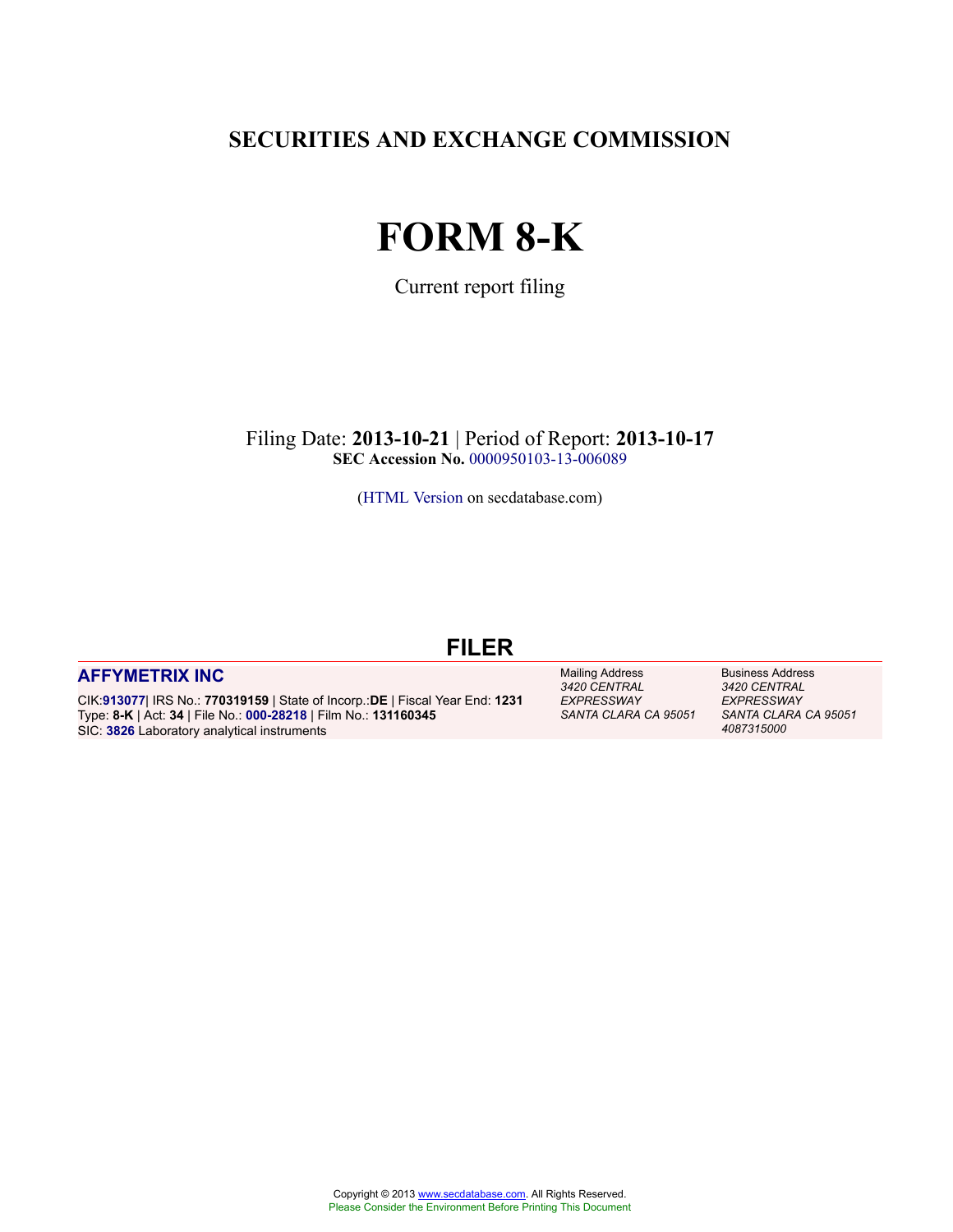# **UNITED STATES SECURITIES AND EXCHANGE COMMISSION Washington, DC 20549**

#### **FORM 8-K**

### **CURRENT REPORT PURSUANT TO SECTION 13 OR 15(D) OF THE SECURITIES EXCHANGE ACT OF 1934**

**Date of report: October 17, 2013** (Date of earliest event reported)

**AFFYMETRIX, INC.** (Exact name of registrant as specified in charter)

**Delaware 0-28218 77-0319159** (Commission File Number) (I.R.S. Employer Identification No.)

# (State or other jurisdiction of incorporation)

**3420 Central Expressway Santa Clara, California 95051**

(Address of principal executive offices) (Zip Code)

Registrant's telephone number, including area code: (**408) 731-5000**

(Former name or former address, if changed since last report)

Check the appropriate box below if the Form 8-K filing is intended to simultaneously satisfy the filing obligation of the registrant under any of the following provisions:

 $\Box$  Written communications pursuant to Rule 425 under the Securities Act (17 CFR 230.425)

 $\square$  Soliciting material pursuant to Rule 14a-12 under the Exchange Act (17 CFR 240.14a-12)

 $\Box$  Pre-commencement communications pursuant to Rule 14d-2(b) under the Exchange Act (17 CFR 240.14d-2(b))

 $\Box$  Pre-commencement communications pursuant to Rule 13e-4(c) under the Exchange Act (17 CFR 240.13e-4(c))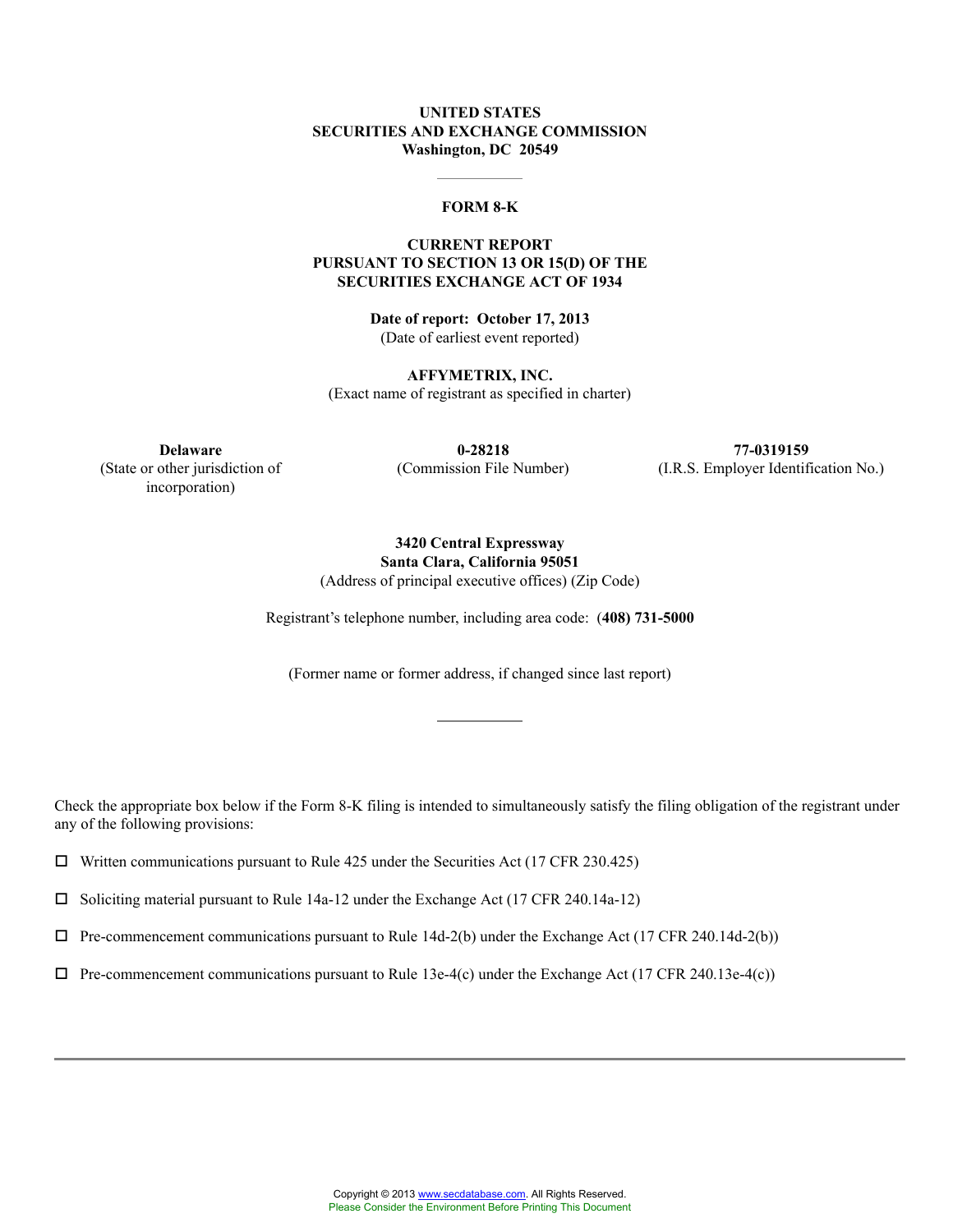#### **Item 1.01 Entry into a Material Definitive Agreement.**

On October 17, 2013 (the "Effective Date"), Affymetrix, Inc. ("Affymetrix") refinanced its senior secured debt, after making a prepayment with a combination of cash on hand and proceeds from the sale of its business that manufactures and sells Anatrace branded products.

Following the prepayment and refinancing, Affymetrix senior secured debt outstanding is approximately \$46.7 million. Affymetrix expects that annual gross interest expense savings from the refinancing will total approximately \$2.6 million compared to the gross interest expense incurred during the twelve month period ended September 30, 2013. The company expects to incur one-time fees and expenses associated with the transaction of approximately \$0.8 million.

On the Effective Date, Affymetrix entered into the Fourth Amendment to Credit Agreement among Affymetrix and its domestic subsidiaries, General Electric Capital Corporation ("GE Capital"), and the other lenders party thereto (the "Amendment"). The Amendment amends the Credit Agreement dated as of June 25, 2012, as amended pursuant to that certain First Amendment dated as of July 20, 2012, that certain Second Amendment dated as of December 5, 2012, and that certain Third Amendment and Limited Waiver dated as of April 8, 2013, among Affymetrix and its domestic subsidiaries, GE Capital and the other lenders and parties party thereto (the "Credit Agreement").

The Amendment provides, among other things, for new term loans in the aggregate principal amount of \$38.0 million and new revolving loan commitments in the aggregate principal amount of \$10.0 million, each with a term of five years. The new revolving loan commitments replaced all existing revolving loan commitments under the Credit Agreement.

The Amendment also (i) reduced the interest rate margins to 2.75% for base rate loans and 3.75% for LIBOR rate loans, subject to a leverage-based step-down, (ii) limited the financial covenants to minimum interest coverage ratio and maximum senior leverage ratio with adjusted levels and (iii) amended, modified and/or supplemented certain other obligations, covenants, representations and warranties of the parties under the Credit Agreement.

The foregoing description of the Amendment does not purport to be complete and is qualified in its entirety by reference to the full text of the Amendment, which is filed hereto, as Exhibit 10.51 and is incorporated herein by reference.

#### **Item 2.03 Creation of a Direct Financial Obligation or an Obligation under an Off-Balance Sheet Arrangement of a Registrant.**

The information set forth above under Item 1.01 of this Current Report on Form 8-K is hereby incorporated by reference into this Item 2.03.

#### **Forward Looking Statements**

This report and the exhibits filed herewith include forward-looking statements regarding the prepayment and refinancing of Affymetrix' senior secured debt and related transactions that are not historical or current facts and deal with potential future circumstances and developments, in particular statements regarding expected interest expense savings and the amount of any fees and expenses incurred in connection with the transactions. Forward-looking statements are qualified by the inherent risks and uncertainties surrounding future expectations generally and may materially differ from actual future experience. Risks and uncertainties that could affect forward-looking statements include the risk that expected savings may not be fully realized and the risks that are described in Affymetrix' reports filed with the SEC, including the annual report on Form 10-K for the year ended December 31, 2012 and the quarterly report on Form 10-Q for the six months ended June 30, 2013. This report speaks only as of its date and Affymetrix disclaims any duty to update the information herein other than as required by applicable law or regulation.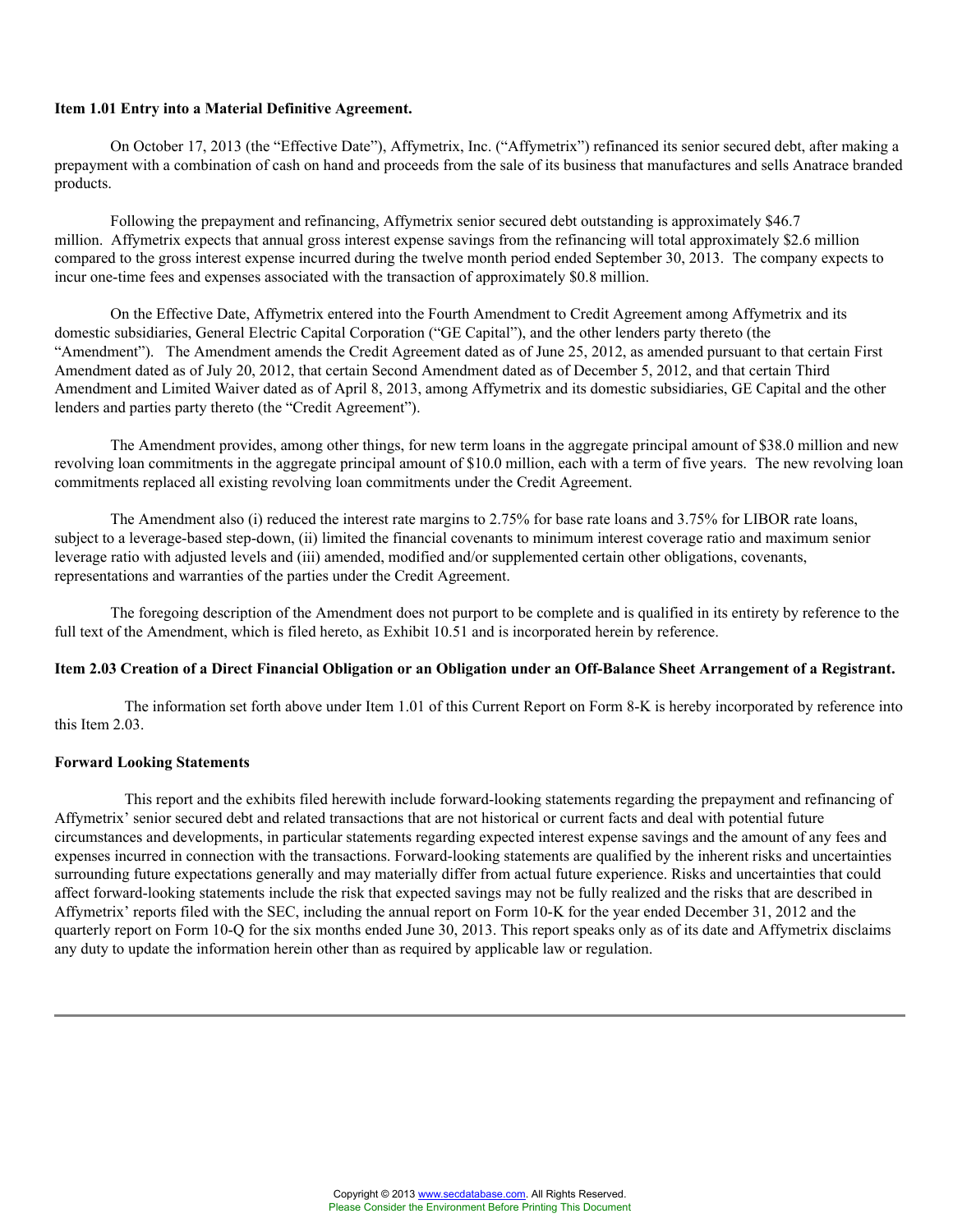| <b>Item 9.01</b>    | <b>Financial Statements and Exhibits</b>                           |  |
|---------------------|--------------------------------------------------------------------|--|
| (d)<br>Exhibits.    |                                                                    |  |
| Exhibit<br>$N_{0.}$ | <b>Exhibit Description</b>                                         |  |
| 10.51               | Fourth Amendment to Credit Agreement dated as of October 17, 2013. |  |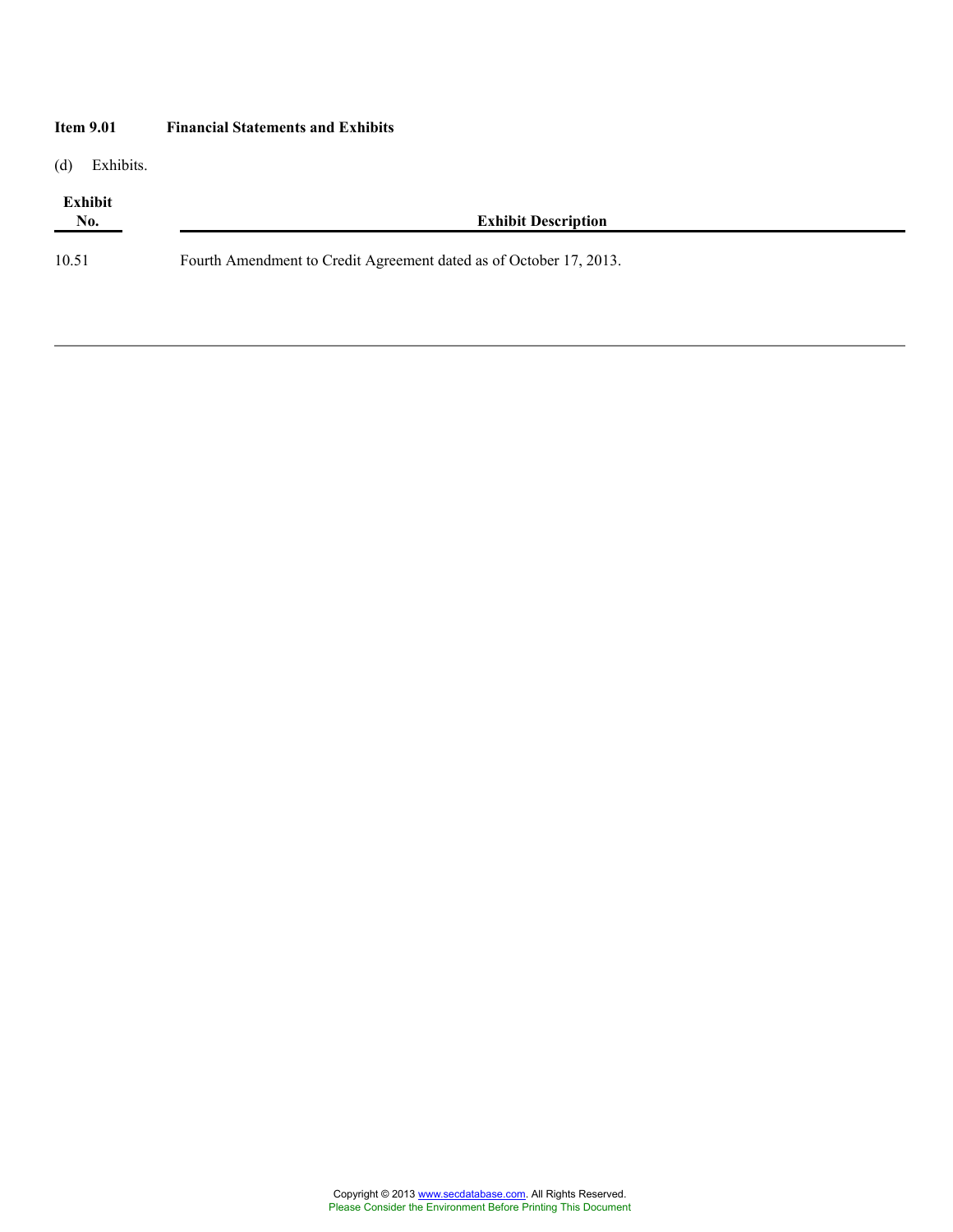### **SIGNATURE**

Pursuant to the requirements of the Securities Exchange Act of 1934, the Registrant has duly caused this report to be signed on its behalf by the undersigned hereunto duly authorized.

# AFFYMETRIX, INC.

By: /s/ Siang Chin

Name: Siang H. Chin<br>Title: Senior Vice Pre Senior Vice President, General Counsel and Secretary

Dated: October 18, 2013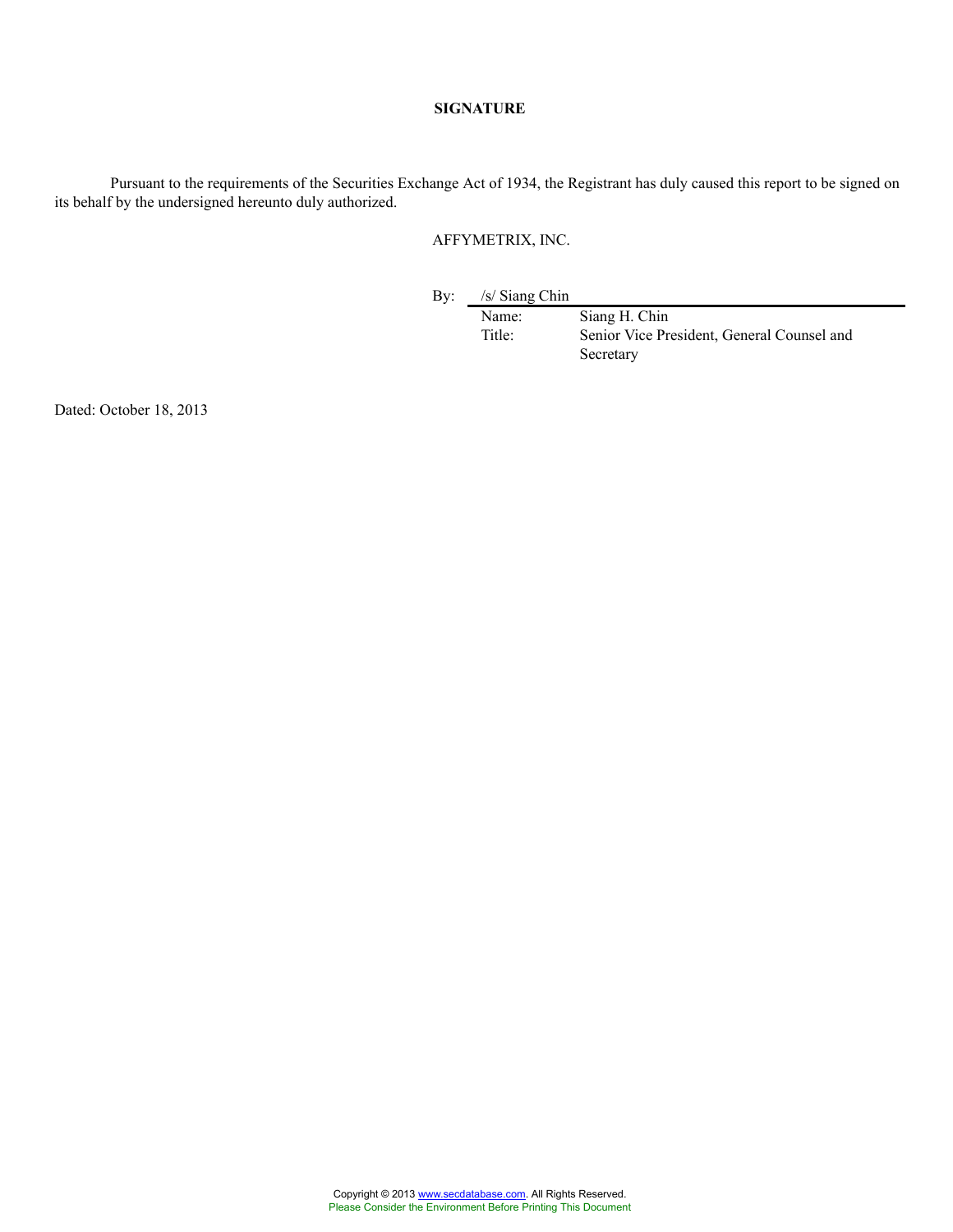#### **Exhibit 10.51**

#### **FOURTH AMENDMENT TO CREDIT AGREEMENT**

THIS FOURTH AMENDMENT TO CREDIT AGREEMENT (this "Amendment") is entered into as of October 17, 2013, by and among AFFYMETRIX, INC., a Delaware corporation (the "Borrower"), the other Credit Parties signatory hereto, GENERAL ELECTRIC CAPITAL CORPORATION, a Delaware corporation (in its individual capacity, "GE Capital"), for itself and as agent for the Lenders (in such capacity, the "Agent"), and the Lenders signatory hereto. Unless otherwise specified herein, capitalized terms used in this Amendment shall have the meanings ascribed to them in the Amended Credit Agreement, or if not defined therein, the Credit Agreement.

#### $R$  E C I T A L S<sup> $.$ </sup>

**WHEREAS**, the Borrower, the other Credit Parties party thereto, the Agent and the Lenders entered into that certain Credit Agreement, dated as of June 25, 2012 (as amended, restated, supplemented or otherwise modified prior to the date hereof, the "Credit Agreement"); and

**WHEREAS**, the Credit Parties have requested that the Agent and the Lenders party hereto amend certain provisions of the Credit Agreement, and the Agent and each Lender party hereto agree to such amendments upon the terms and subject to the conditions set forth herein.

**NOW THEREFORE**, in consideration of the premises and the mutual agreements set forth herein, the receipt and sufficiency of which are hereby acknowledged, the parties hereto hereby agree as follows:

Section 1. **Defined Terms; References**. As used in this Amendment, the following terms have the meanings specified

below:

"Amended Credit Agreement" shall mean the Credit Agreement, as amended in accordance with Section 2 hereof.

"Existing Revolving Loan Commitment" shall mean any "Revolving Loan Commitment" as defined in the Credit Agreement that is outstanding immediately prior to the Fourth Amendment Date.

"Lender Repayment Amount" shall mean, with respect to each Lender, the sum of (i) the aggregate principal amount of Existing Term Loans owing to such Lender immediately prior to the Fourth Amendment Date, together with any accrued and unpaid interest thereon, (ii) all accrued and unpaid fees owing as of the Fourth Amendment Date in respect of the Existing Revolving Loan Commitment of such Lender (including commitment fees and letter of credit fees) and (iii) any other amounts owing to such Lender as of the Fourth Amendment Date under the Credit Agreement and the other Loan Documents.

Section 2. **Amendments**. Effective as of the Fourth Amendment Effective Time (as defined below):

(a) Subsection 1.1(a) and Subsection 1.1 (b) of the Credit Agreement are hereby amended and restated to read in their entirety as follows: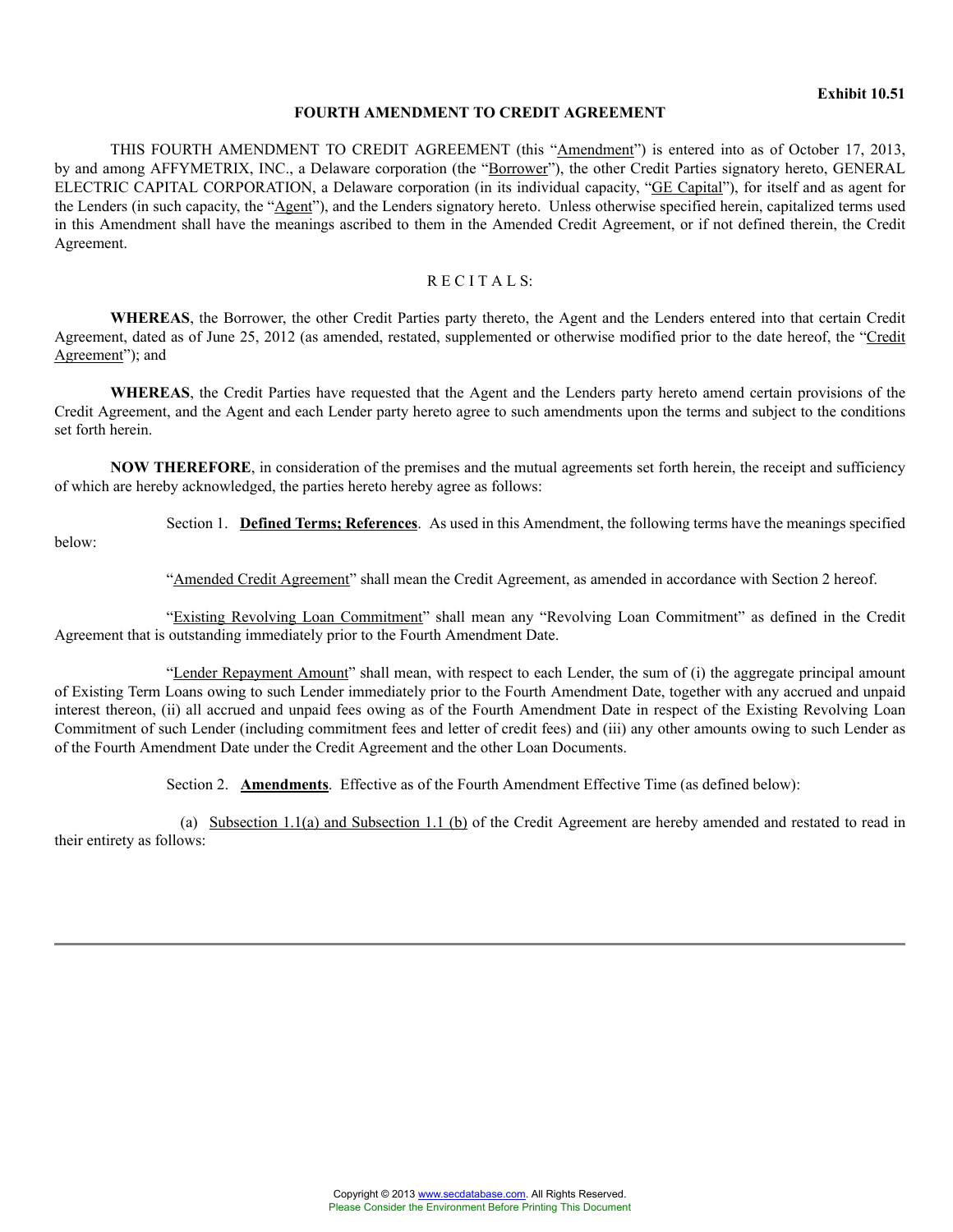"(a) The Term Loan. Subject to the terms and conditions of this Agreement and in reliance upon the representations and warranties of the Credit Parties contained herein, certain Lenders made term loans (the "Existing Term Loans") to the Borrower on the Closing Date (and immediately prior to the Fourth Amendment Date, the aggregate outstanding principal balance of the Existing Term Loans was \$46,880,212.50). Subject to the terms and conditions of this Agreement and in reliance upon the representations and warranties of the Credit Parties contained herein, each Lender with a New Term Loan Commitment severally and not jointly agrees to lend to the Borrower on the Fourth Amendment Date, the amount set forth opposite such Lender's name on Schedule 1.1(a)-Supplement under the heading " New Term Loan Commitment" (such amount being referred to herein as such Lender's "New Term Loan Commitment", and loans made in respect of such New Term Loan Commitments, the "New Term Loans"). The Borrower hereby directs the Agent to receive the proceeds of the New Term Loans and Revolving Loans made on the Fourth Amendment Date and immediately apply such proceeds to prepay the Existing Term Loans in full (so that immediately following such prepayment, the New Term Loans made on the Fourth Amendment Date are the only outstanding term loans hereunder) (and the Lenders waive any required advance notice of such prepayment pursuant to this Agreement). Amounts borrowed under this subsection 1.1(a) are referred to as the "Term Loan." Amounts borrowed as the Term Loan which are repaid or prepaid may not be reborrowed.

(b) The Revolving Credit. All commitments in existence immediately prior to the Fourth Amendment Date to make Revolving Loans are hereby terminated (and the only commitments to make Revolving Loans on and after the Fourth Amendment Date are the Revolving Loan Commitments set forth on Schedule 1.1(b)-Supplement). Subject to the terms and conditions of this Agreement and in reliance upon the representations and warranties of the Credit Parties contained herein, each Revolving Lender severally and not jointly agrees to make Loans to the Borrower (each such Loan, a "Revolving Loan") from time to time on any Business Day during the period from the Fourth Amendment Date through the Final Availability Date, in an aggregate amount not to exceed at any time outstanding the amount set forth opposite such Lender's name in Schedule 1.1(b)-Supplement under the heading "Revolving Loan Commitments" (such amount as the same may be reduced or increased from time to time in accordance with this Agreement, being referred to herein as such Lender's "Revolving Loan Commitment"); provided, however, that, after giving effect to any Borrowing of Revolving Loans, the aggregate principal amount of all outstanding Revolving Loans shall not exceed the Maximum Revolving Loan Balance. Subject to the other terms and conditions hereof, amounts borrowed under this subsection 1.1(b) may be repaid and reborrowed from time to time. The "Maximum Revolving Loan Balance" from time to time will be equal to the Aggregate Revolving Loan Commitment then in effect less the sum of (i) the aggregate amount of Letter of Credit Obligations plus (ii) the aggregate principal amount of outstanding Swing Loans. If at any time the then outstanding principal balance of Revolving Loans exceeds the Maximum Revolving Loan Balance, then the Borrower shall immediately prepay outstanding Revolving Loans in an amount sufficient to eliminate such excess."

(b) Subsection 1.1(c)(i)(A) of the Credit Agreement is hereby amended by deleting the "\$7,500,000" set forth therein and inserting "\$5,000,000" in its place.

(c) Subsection  $1.2(a)$  of the Credit Agreement is hereby amended and restated to read in its entirety as follows: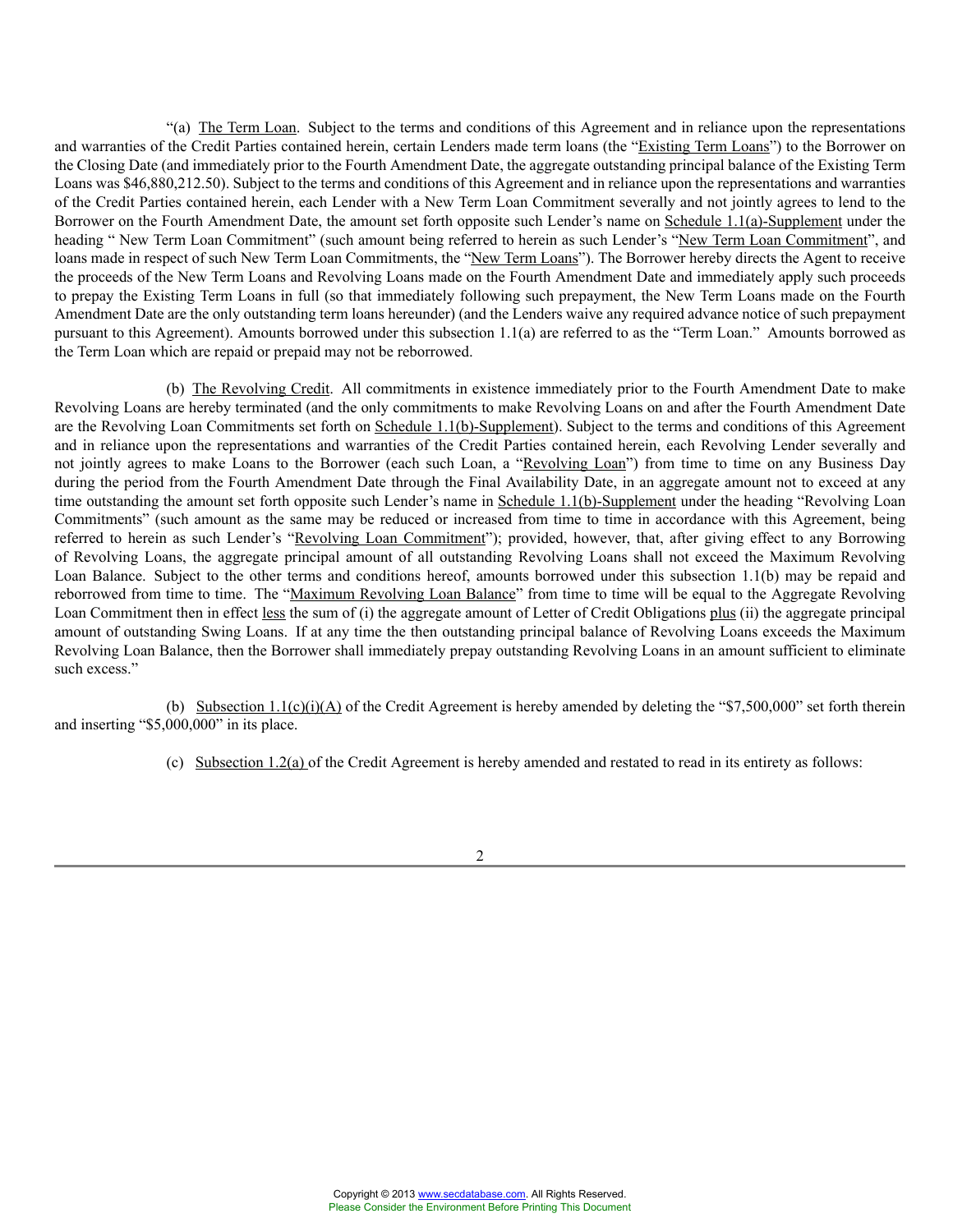"(a) The Term Loan made by each Lender with a New Term Loan Commitment is evidenced by this Agreement and, if requested by such Lender, a Term Note payable to such Lender in an amount equal to the unpaid balance of the Term Loan held by such Lender."

(d) Subsection 1.3(d) of the Credit Agreement is hereby amended by deleting the reference to "Closing Date" set forth therein and inserting "Fourth Amendment Date" in its place.

(e) Subsection 1.8(a) of the Credit Agreement is hereby amended and restated to read in its entirety as follows:

"(a) Scheduled Term Loan Payments. Subject to adjustment from time to time in accordance with the terms and conditions of subsection 1.7(a) and subsection 1.8(g), the principal amount of the Term Loan shall be paid in installments on the dates and in the respective amounts shown below:

|                  | Amount of Term      |
|------------------|---------------------|
| Date of Payment  | <b>Loan Payment</b> |
|                  |                     |
| January 1, 2014  | \$950,000           |
| April 1, 2014    | \$950,000           |
| July 1, 2014     | \$950,000           |
| October 1, 2014  | \$950,000           |
| January 1, 2015  | \$950,000           |
| April 1, 2015    | \$950,000           |
| July 1, 2015     | \$950,000           |
| October 1, 2015  | \$950,000           |
| January 1, 2016  | \$950,000           |
| April 1, 2016    | \$950,000           |
| July 1, 2016     | \$950,000           |
| October 1, 2016  | \$950,000           |
| January 1, 2017  | \$950,000           |
| April 1, 2017    | \$950,000           |
| July 1, 2017     | \$950,000           |
| October 1, 2017  | \$950,000           |
| January 1, 2018  | \$950,000           |
| April 1, 2018    | \$950,000           |
| July 1, 2018     | \$950,000           |
| October 17, 2018 | \$19,950,000        |
|                  |                     |

The final scheduled installment of the Term Loan shall, in any event, be in an amount equal to the entire remaining principal balance of the Term Loan."

(f) Subsection  $1.8(e)$  of the Credit Agreement is hereby amended and restated to read in its entirety as follows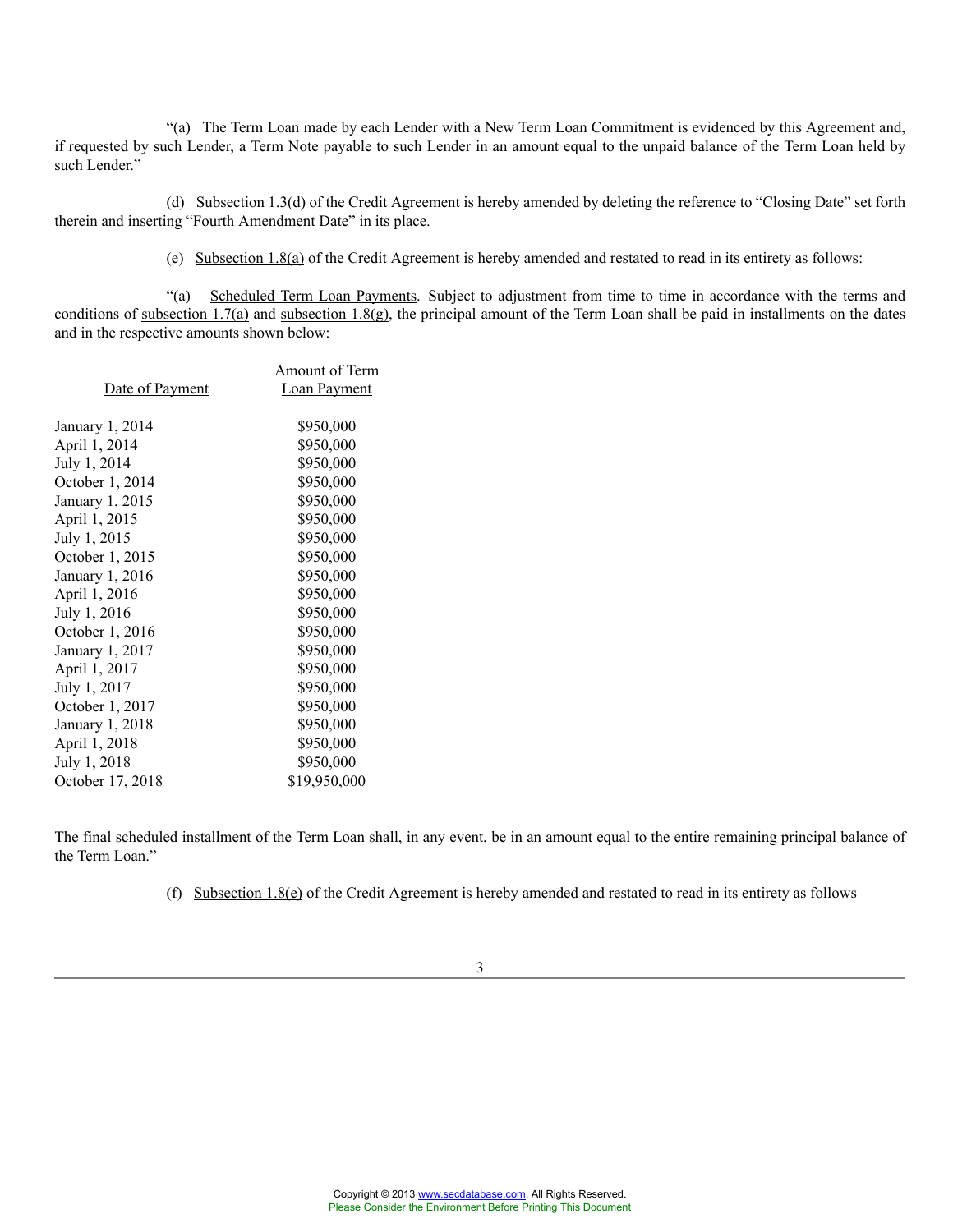"(e) Excess Cash Flow. Within five (5) days after the annual financial statements are required to be delivered pursuant to subsection 4.1(a), commencing with such annual financial statements for the Fiscal Year ending December 31, 2014, the Borrower shall deliver to Agent a written calculation of Excess Cash Flow of the Credit Parties and their Subsidiaries for such Fiscal Year in the form of Exhibit 1.8(e) and certified as correct on behalf of the Credit Parties by a Responsible Officer of the Borrower and concurrently therewith shall deliver to Agent, for distribution to the Lenders, an amount equal to (A) (i) 25% of such Excess Cash Flow if the Senior Leverage Ratio (as calculated in the manner set forth on  $\frac{Exhibit 4.2(b)}{x}$ ) as of the last day of such Fiscal Year is 1.00:1.00 or greater, or (ii) 0% of such Excess Cash Flow if the Senior Leverage Ratio as of the last day of such Fiscal Year is less than 1.00:1.00 minus (B) any voluntary prepayments of Term Loans made pursuant to Section 1.7 during such Fiscal Year, for application to the Loans in accordance with the provisions of subsection  $1.8(g)$  hereof. Excess Cash Flow shall be calculated in the manner set forth in Exhibit  $1.8(e)$ ."

(g) Each of Subsection 1.9(b), Section 10.2 and Section 10.3 of the Credit Agreement are hereby amended by deleting the references to "date hereof" set forth therein and inserting "Fourth Amendment Date" in their place.

- (h) Section 3.11(c) of the Credit Agreement is hereby amended and restated to read in its entirety as follows:
- "(c) Since December 31, 2012, there has been no Material Adverse Effect."
- (i) Section 4.10 of the Credit Agreement is hereby amended and restated to read in its entirety as follows:
- "4.10 Use of Proceeds

. The Borrower shall use the proceeds of the Loans made (i) prior to the Fourth Amendment Date solely as follows: (a) first, to refinance on the Closing Date Prior Indebtedness and then to pay on the Closing Date a portion of the purchase price for the Closing Date Acquisition, (b) to pay costs and expenses of the Related Transactions and costs and expenses required to be paid pursuant to Section 2.1, and (c) for working capital, capital expenditures and other general corporate purposes not in contravention of any Requirement of Law and not in violation of this Agreement, (ii) made on the Fourth Amendment Date to repay the Existing Term Loans and fees and expenses in connection with the Fourth Amendment and (iii) made after the Fourth Amendment Date for working capital, capital expenditures and other general corporate purposes not in contravention of any Requirement of Law and not in violation of this Agreement."

(j) Section 5.2(b) of the Credit Agreement is hereby amended and restated to read in its entirety as follows:

"(b) dispositions not otherwise permitted hereunder which are made for fair market value and the mandatory prepayment in the amount of the Net Proceeds of such disposition is made if and to the extent required by Section 1.8; provided, that (i) at the time of any disposition, no Event of Default shall exist or shall result from such disposition, (ii) not less than 75% of the aggregate sales price from such disposition shall be paid in cash, (iii) the aggregate fair market value of all assets (other than assets sold pursuant to the Anatrace Sale) so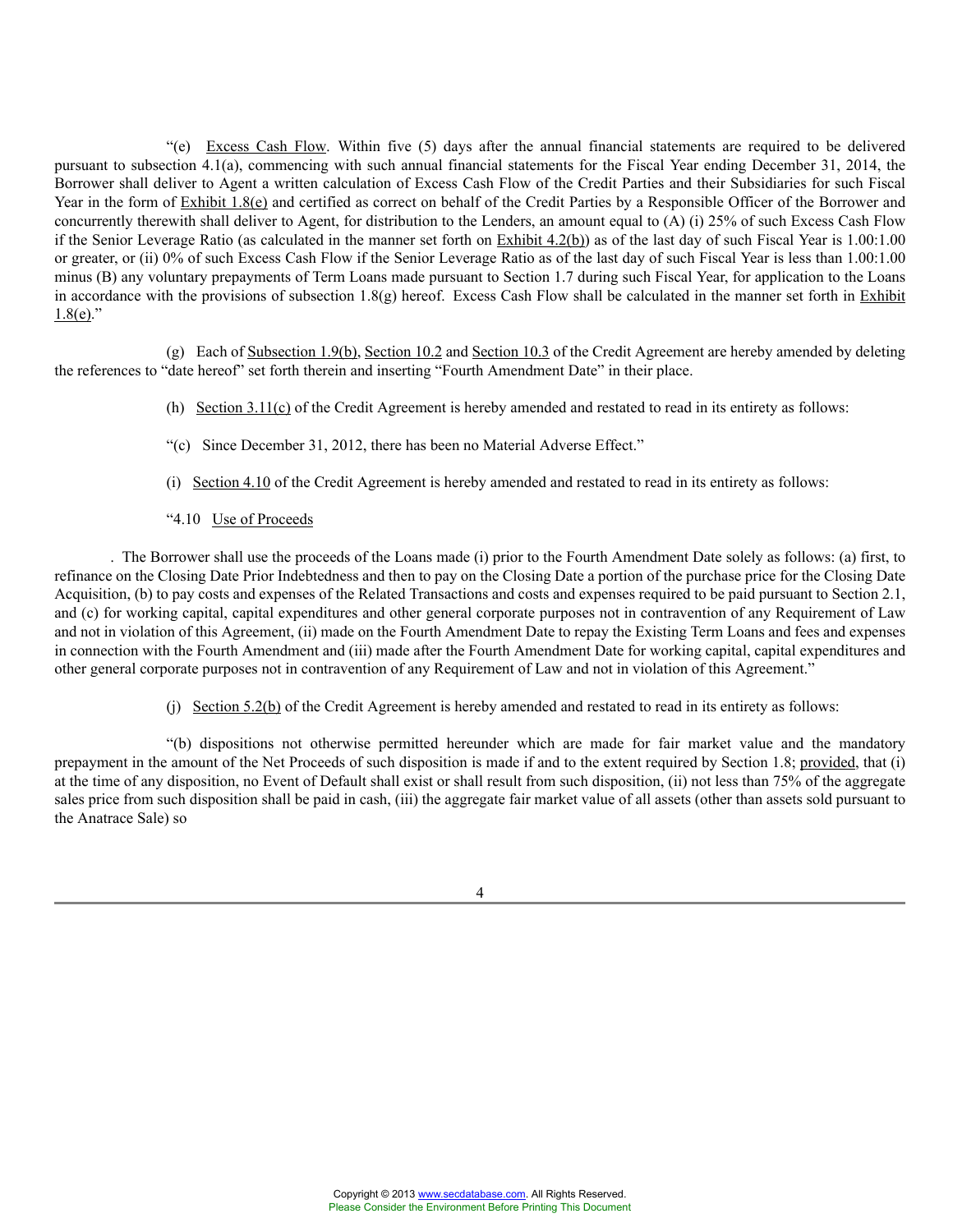sold by the Credit Parties and their Subsidiaries, together, shall not exceed (A) \$20,000,000 in any Fiscal Year and (B) \$35,000,000 during the term of this Agreement, and (iv) after giving effect to such disposition, the Credit Parties are in compliance on a pro forma basis with the covenants set forth in Article VI, recomputed for the most recent Fiscal Quarter for which financial statements have been delivered."

(k) Section 6.1 of the Credit Agreement is hereby amended and restated to read in its entirety as follows:

"6.1 Capital Expenditures. The Credit Parties and their Subsidiaries shall not make or commit to make Capital Expenditures for any Fiscal Year set forth in the table below in excess of the amount set forth in the table below with respect to such Fiscal Year (such amount being referred to herein as the "Capital Expenditure Limitation"):

| Fiscal Year          | <b>Capital Expenditure Limitation</b>    |
|----------------------|------------------------------------------|
| 2012                 | $$10,000,000$ , or an amount up to       |
|                      | \$13,500,000 provided, that the Capital  |
|                      | Expenditure Limitation for the Fiscal    |
|                      | Year ended December 31, 2013 shall be    |
|                      | decreased by the amount by which         |
|                      | Capital Expenditures for the Fiscal Year |
|                      | ended December 31, 2012 exceed           |
|                      | \$10,000,000                             |
| 2013                 | \$14,000,000                             |
| 2014                 | \$17,000,000                             |
| 2015                 | \$18,000,000                             |
| 2016 and each Fiscal | \$17,000,000                             |
| Year thereafter      |                                          |

; provided, however, in the event the Credit Parties and their Subsidiaries do not expend the entire Capital Expenditure Limitation in any Fiscal Year, the Credit Parties and their Subsidiaries may carry forward to the immediately succeeding Fiscal Year 50% of the unutilized portion. All Capital Expenditures shall first be applied to reduce the applicable Capital Expenditure Limitation and then to reduce the carry-forward from the previous Fiscal Year, if any. "Capital Expenditures" shall be calculated in the manner set forth in Exhibit 4.2(b)."

(l) Section 6.2 of the Credit Agreement is hereby amended and restated to read in its entirety as follows:

"[Intentionally deleted]."

(m) Section 6.3 of the Credit Agreement is hereby amended and restated to read in its entirety as follows:

"6.3 Senior Leverage Ratio. The Credit Parties shall not permit the Senior Leverage Ratio as of any date set forth below to be greater than the maximum ratio set forth in the table below opposite such date: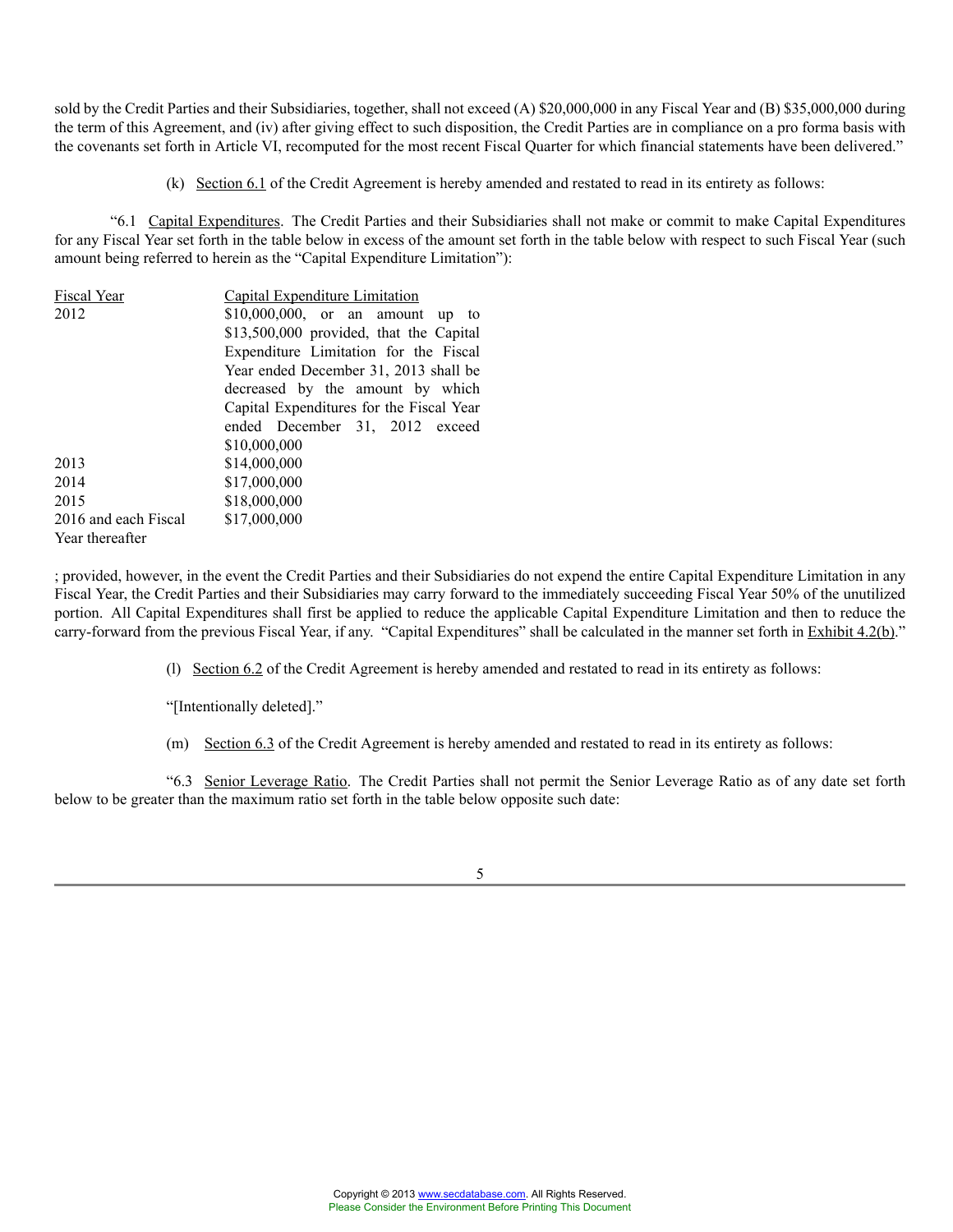| <b>Date</b>         | <b>Maximum Senior Leverage</b> |  |  |
|---------------------|--------------------------------|--|--|
|                     | Ratio                          |  |  |
| September 30, 2013  | 1.75:1.00                      |  |  |
| December 31, 2013   | 1.35:1.00                      |  |  |
| March 31, 2014      | 1.35:1.00                      |  |  |
| June 30, 2014       | 1.35:1.00                      |  |  |
| September 30, 2014  | 1.35:1.00                      |  |  |
| December 31, 2014   | 1.30:1.00                      |  |  |
| March 31, 2015      | 1.30:1.00                      |  |  |
| June 30, 2015       | 1.25:1.00                      |  |  |
| September 30, 2015  | 1.25:1.00                      |  |  |
| December 31, 2015   | 1.20:1.00                      |  |  |
| and the last day of |                                |  |  |
| each Fiscal Ouarter |                                |  |  |
| thereafter          |                                |  |  |
|                     |                                |  |  |

"Senior Leverage Ratio" shall be calculated in the manner set forth in Exhibit 4.2(b)."

(n) Section 6.4 of the Credit Agreement is hereby amended and restated to read in its entirety as follows:

# "6.4 Interest Coverage Ratio

. The Credit Parties shall not permit the Interest Coverage Ratio for the twelve fiscal month period ending on any date set forth below to be less than the minimum ratio set forth in the table below opposite such date:

> Date Minimum Interest Coverage Ratio September 30, 2013 and the last 3.50:1.00 day of each Fiscal Quarter thereafter

"Interest Coverage Ratio" shall be calculated in the manner set forth in Exhibit 4.2(b)."

(o) Section 11.1 of the Credit Agreement is hereby amended by amending and restating the table of defined terms and section references contained at the beginning of such Section to read in its entirety as follows:

| "Acquired Business"               | Preamble         |
|-----------------------------------|------------------|
| "Adjusted EBITDA"                 | Exhibit $4.2(b)$ |
| "Affected Lender"                 | 9.22             |
| "Aggregate Excess Funding Amount" | 1.11(e)          |
| "Agreement"                       | Preamble         |
| "Base Amount"                     | 61               |
| "Bender Medsystems"               | 3.24             |
| "Borrower"                        | Preamble         |
| "Borrower Materials"              | 9.10(e)          |
| "Capital Expenditure Limitation"  | 61               |
|                                   |                  |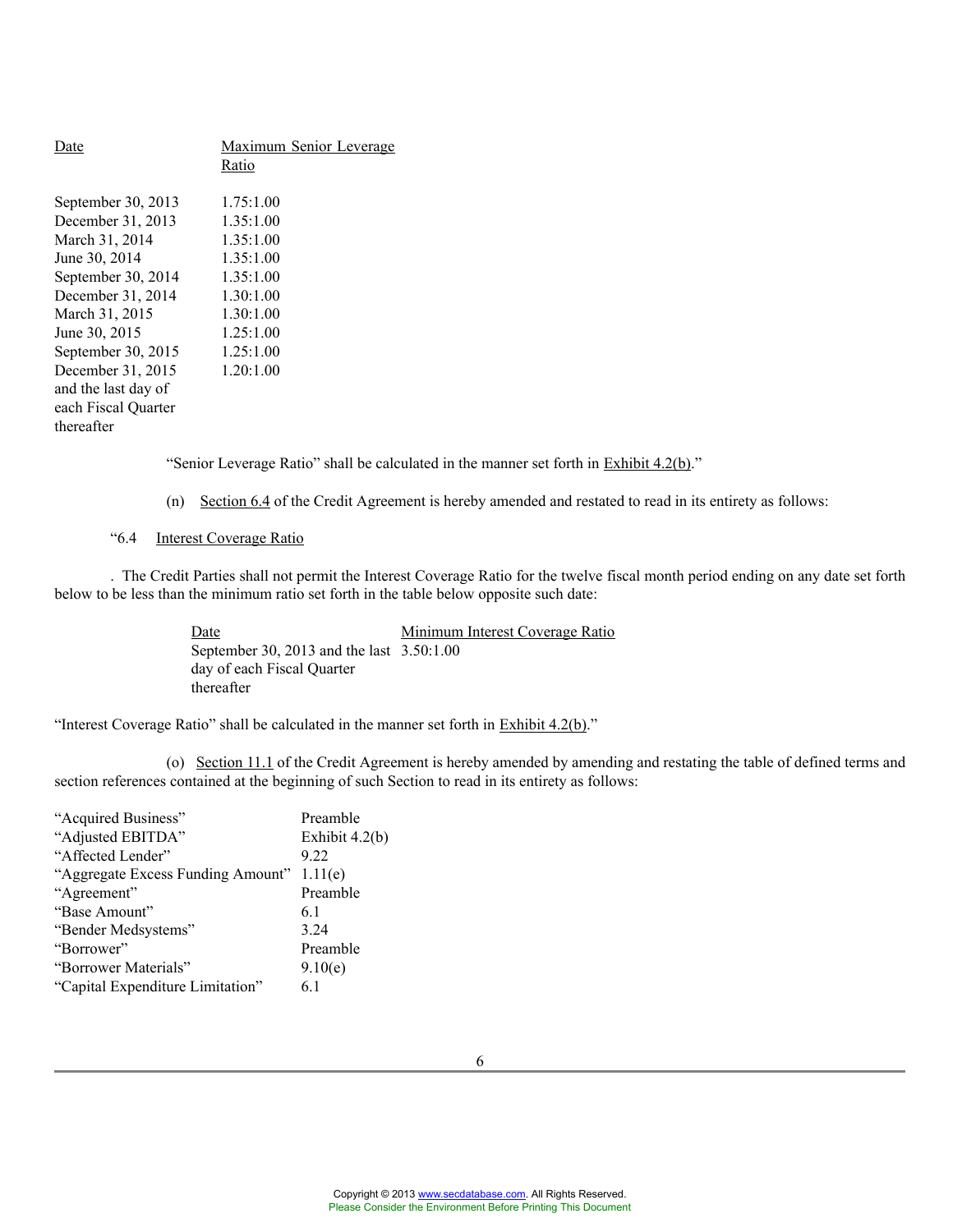| "Capital Expenditures"              | Exhibit 4.2(b)   |
|-------------------------------------|------------------|
| "Closing Date Acquisition"          | Recitals         |
| "EBITDA"                            | Exhibit $4.2(b)$ |
| "Event of Default"                  | 7.1              |
| "Excess Cash Flow"                  | Exhibit $1.8(e)$ |
| "Existing Term Loans"               | 1.1(a)           |
| "FDA"                               | 3.28(a)          |
| "FDA Permit"                        | 3.28(a)          |
| "Fee Letter"                        | 1.9(a)           |
| "GE Capital"                        | Preamble         |
| "Indemnified Matters"               | 9.6              |
| "Indemnitee"                        | 9.6              |
| "Interest Coverage Ratio"           | Exhibit $4.2(b)$ |
| "Interest Expense"                  | Exhibit 4.2(b)   |
| "Investments"                       | 5.4              |
| "L/C Reimbursement Agreement"       | 1.1(c)           |
| "L/C Reimbursement Date"            | 1.1(c)           |
| "L/C Request"                       | 1.1(c)           |
| "Lender"                            | Preamble         |
| "Letter of Credit Fee"              | 1.9(c)           |
| "Maximum Lawful Rate"               | 1.3(d)           |
| "Maximum Revolving Loan Balance"    | 1.1(b)           |
| "MNPI"                              | 9.10(a)          |
| "New Term Loans"                    | 1.1(a)           |
| "New Term Loan Commitment"          | 1.1(a)           |
| "Notice of Conversion/Continuation" | 1.6(a)           |
| "OFAC"                              | 3.27             |
| "Other Taxes"                       | 10.1(c)          |
| "Participant Register"              | 9.9(f)           |
| "Permitted Liens"                   | 5.1              |
| "Pro Forma EBITDA"                  | Exhibit $4.2(b)$ |
| "Register"                          | 1.4(b)           |
| "Relevant Entities"                 | 2.1(g)           |
| "Restricted Payments"               | 5.11             |
| "Replacement Lender"                | 9.22             |
| "Revolving Loan Commitment"         | 1.1(b)           |
| "Revolving Loan"                    | 1.1(b)           |
| "Sacramento Property"               | 4.12(b)          |
| "Safety Notices"                    | 3.28(e)          |
| "Sale"                              | 9.9(b)           |
| "SDN List"                          | 3.27             |
| "Senior Indebtedness"               | Exhibit 4.2(b)   |
| "Senior Leverage Ratio"             | Exhibit 4.2(b)   |
| "Settlement Date"                   | 1.11(b)          |
| "Swingline Request"                 | 1.1(d)           |
| "Swing Loan"                        | 1.1(d)           |
| "Tax Returns"                       | 3.10             |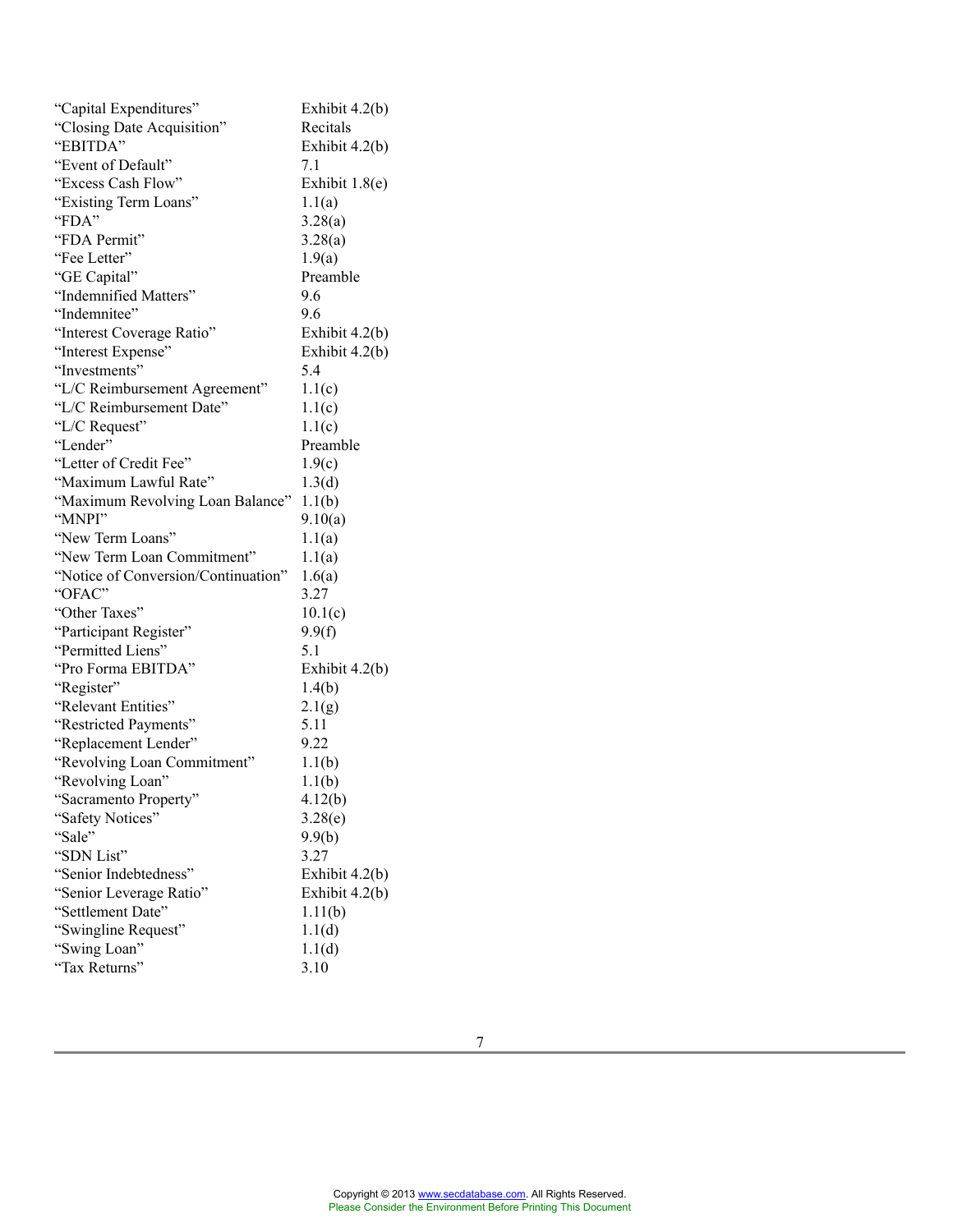| "Taxes"                 | 10.1(a) |
|-------------------------|---------|
| "Term Loan"             | 1.1(a)  |
| "Term Loan Commitment"  | 1.1(a)  |
| "Unused Commitment Fee" | 1.9(b)  |

(p) Clause (f) of the definition of "Permitted Acquisition" in Subsection 11.1 of the Credit Agreement is hereby amended and restated to read in its entirety as follows:

"(f) as of the last day of the most recent Fiscal Quarter for which financial statements have been delivered pursuant to subsection 4.1(b), (x) the Leverage Ratio computed on a pro forma basis shall not exceed 4.35:1.00 (v) the Senior Leverage Ratio recomputed on a pro forma basis shall not exceed 2.00:1.00 and (z) the Senior Leverage Ratio recomputed on a pro forma basis shall not exceed the maximum Senior Leverage Ratio permitted under Section 6.3 at such time, less 0.25."

(q) Subsection 11.1 of the Credit Agreement is hereby amended by adding the following defined terms thereto in the appropriate alphabetical location (or, with respect to terms previously defined therein, amending and restating such terms to read as follows):

"Aggregate Revolving Loan Commitment" means the combined Revolving Loan Commitments of the Lenders, which, immediately following the Fourth Amendment Date is in the amount of \$10,000,000, as such amount may be reduced from time to time pursuant to this Agreement.

"Aggregate Term Loan Commitment" means the combined New Term Loan Commitments of the Lenders, which shall initially be in the amount of \$38,000,000, as such amount may be reduced from time to time pursuant to this Agreement.

"Anatrace Sale" means that certain sale of businesses of the Borrower that manufacture and sell Anatrace-branded detergents, surfactants or synthetic lipids pursuant to the terms of that certain Asset Purchase Agreement, dated as of October 11, 2013, by and between Anatrace Products, LLC and the Borrower.

"Applicable Margin" means:

(a) for the period commencing on the Fourth Amendment Date through the last day of the Fiscal Quarter ending on or about March 31, 2014 (x) if a Base Rate Loan, two and three quarters percent  $(2.75%)$  per annum and (y) if a LIBOR Rate Loan, three and three quarters percent (3.75%) per annum; and

(b) thereafter, the Applicable Margin shall equal the applicable LIBOR margin or Base Rate margin in effect from time to time determined as set forth below based upon the applicable Senior Leverage Ratio then in effect pursuant to the appropriate column under the table below: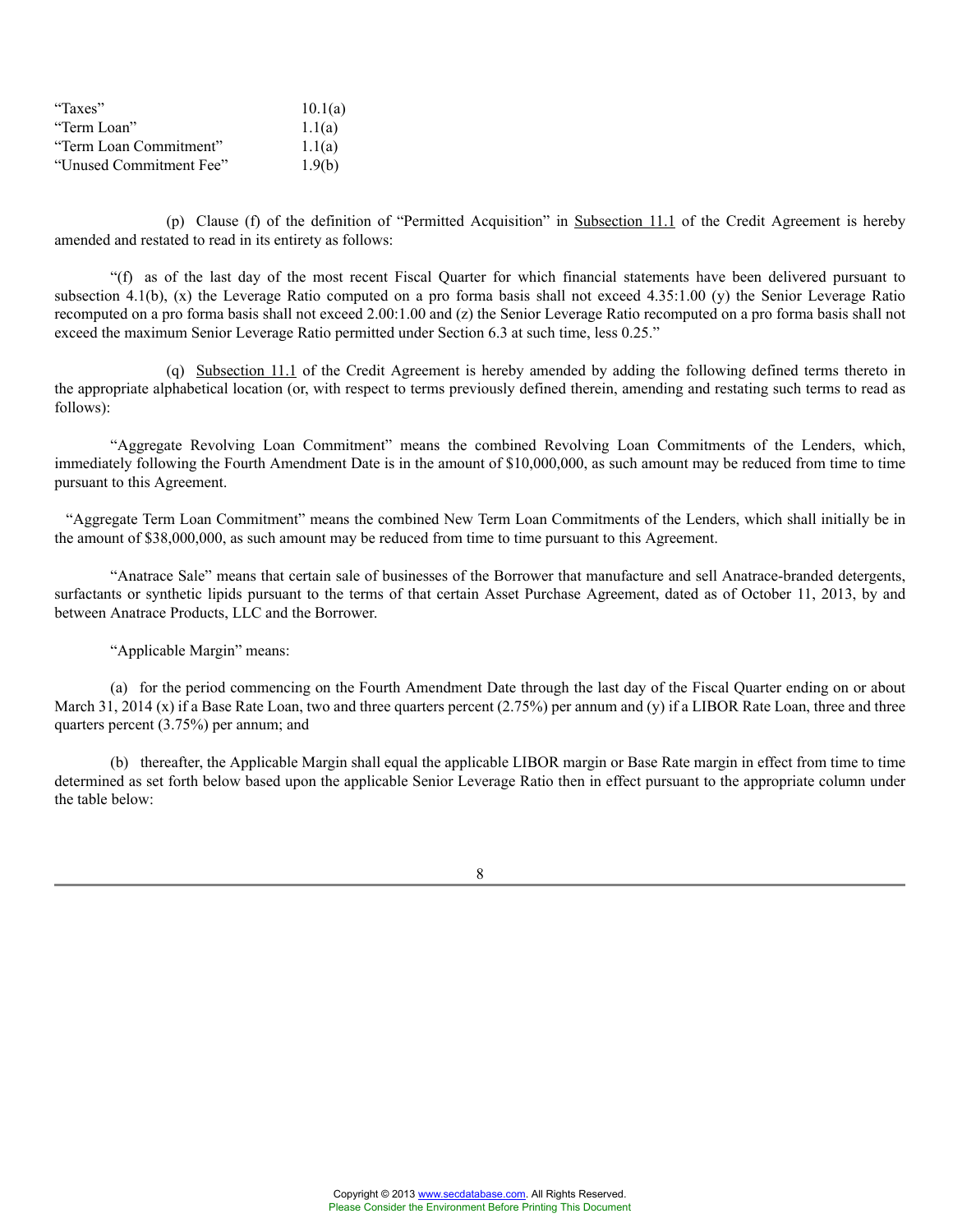| Revolving Loans, Swing Loans and Term Loan |  |  |                       |  |                   |                         |
|--------------------------------------------|--|--|-----------------------|--|-------------------|-------------------------|
|                                            |  |  | Senior Leverage Ratio |  | LIBOR Margin      | <b>Base Rate Margin</b> |
| Greater than or equal to                   |  |  |                       |  | 3.75%             | 2.75%                   |
| 1.00:1.00                                  |  |  |                       |  |                   |                         |
| Less than $1.00:1.00$                      |  |  |                       |  | 3.50 <sup>%</sup> | 2.50%                   |

The Applicable Margin shall be adjusted from time to time upon delivery to Agent of the financial statements required to be delivered pursuant to Section 4.1 hereof accompanied by a written calculation of the Senior Leverage Ratio certified on behalf of the Borrower by a Responsible Officer of the Borrower as of the end of the period for which such financial statements are delivered. If such calculation indicates that the Applicable Margin shall increase or decrease, then on the first day of the calendar month following the date of delivery of such financial statements and written calculation, the Applicable Margin shall be adjusted in accordance therewith; provided, however, that if the Borrower shall fail to deliver any such financial statements by the date required pursuant to Section 4.1, then, at Agent's election, effective as of the first day of the calendar month following the end of the fiscal month during which such financial statements were to have been delivered, and continuing through the first day of the calendar month following the date (if ever) when such financial statements and such written calculation are finally delivered, the Applicable Margin shall be conclusively presumed to equal the highest Applicable Margin specified in the pricing table set forth above. Notwithstanding anything herein to the contrary, Swing Loans may not be LIBOR Rate Loans.

In the event that any financial statement or Compliance Certificate delivered pursuant to Sections 4.1 or 4.2 is inaccurate, and such inaccuracy, if corrected, would have led to the imposition of a higher Applicable Margin for any period than the Applicable Margin applied for that period, then (i) the Borrower shall immediately deliver to Agent a corrected financial statement and a corrected Compliance Certificate for that period, (ii) the Applicable Margin shall be determined based on the corrected Compliance Certificate for that period, and (iii) the Borrower shall immediately pay to Agent (for the account of the Lenders that hold the Commitments and Loans at the time such payment is received, regardless of whether those Lenders held the Commitments and Loans during the relevant period) the accrued additional interest owing as a result of such increased Applicable Margin for that period. This paragraph shall not limit the rights of Agent or the Lenders with respect to Section 1.3(c) and Article VII hereof, and shall survive the termination of this Agreement until the payment in full in cash of the aggregate outstanding principal balance of the Loans."

"Base Rate" means, for any day, a rate per annum equal to the highest of (a) the rate last quoted by The Wall Street Journal as the "Prime Rate" in the United States or, if The Wall Street Journal ceases to quote such rate, the highest per annum interest rate published by the Federal Reserve Board in Federal Reserve Statistical Release H.15 (519) (Selected Interest Rates) as the "bank prime loan" rate or, if such rate is no longer quoted therein, any similar rate quoted therein (as determined by Agent) or any similar release by the Federal Reserve Board (as determined by Agent), (b) the sum of 0.50% per annum and the Federal Funds Rate, and (c) the sum of (x) LIBOR calculated for each such day based on an Interest Period of one month determined two (2) Business Days prior to such day, plus (y) the excess of the Applicable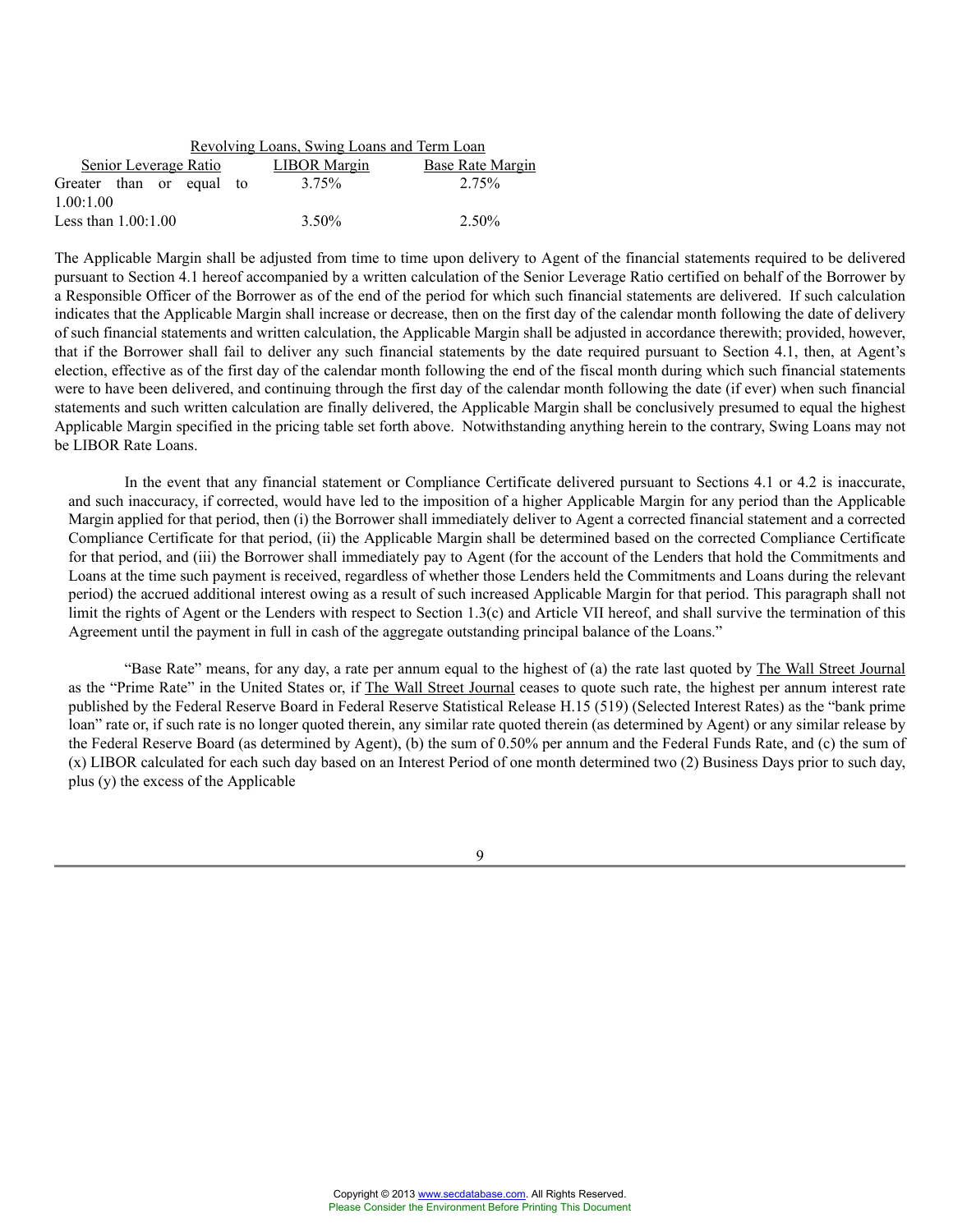Margin for LIBOR Rate Loans over the Applicable Margin for Base Rate Loans, in each instance, as of such day. Any change in the Base Rate due to a change in any of the foregoing shall be effective on the effective date of such change in the "bank prime loan" rate, the Federal Funds Rate or LIBOR for an Interest Period of one month.

"Fourth Amendment" means that certain Fourth Amendment to Credit Agreement entered into as of the Fourth Amendment Date, by and among the Borrower, the other Credit Parties, the Agent and the Lenders party thereto.

"Fourth Amendment Date" means October 17, 2013.

"Leverage Ratio" means, as of any date of measurement, the ratio of Funded Indebtedness on such date to Adjusted EBITDA for the period of four consecutive fiscal quarters most recently ended.

"LIBOR" means, for each Interest Period, the offered rate per annum for deposits of Dollars for the applicable Interest Period that appears on Reuters Screen LIBOR01 Page as of 11:00 A.M. (London, England time) two (2) Business Days prior to the first day in such Interest Period. If no such offered rate exists, such rate will be the rate of interest per annum, as determined by Agent at which deposits of Dollars in immediately available funds are offered at 11:00 A.M. (London, England time) two (2) Business Days prior to the first day in such Interest Period by major financial institutions reasonably satisfactory to Agent in the London interbank market for such Interest Period for the applicable principal amount on such date of determination.

"Revolving Termination Date" means the earlier to occur of: (a) October 17, 2018; and (b) the date on which the Aggregate Revolving Loan Commitment shall terminate in accordance with the provisions of this Agreement.

(r) Exhibit 1.8(e) of the Credit Agreement is hereby amended and restated to read in its entirety as set forth on Exhibit 1.8(e) attached hereto.

(s) Exhibit 4.2(b) of the Credit Agreement is hereby amended and restated to read in its entirety as set forth on Exhibit 4.2(b) attached hereto.

Section 3. **Conditions**. This Amendment shall be effective at the time (the "Fourth Amendment Effective Time") that all of the following conditions precedent have been met as determined by the Agent in its sole discretion:

(a) Signatures. Agent shall have received an executed signature page to this Amendment from each Credit Party, the Agent and the Required Lenders.

(b) Payments Agent shall have received evidence that (i) the Lender Repayment Amount for each Lender has been paid in full and (ii) all fees, expenses and other amounts owing to the Agent and its affiliates on or prior to the Fourth Amendment Date have been paid in full, including any fees payable under that certain fee letter dated as of September 21, 2013 among the Agent, an affiliate of the Agent and the Borrower.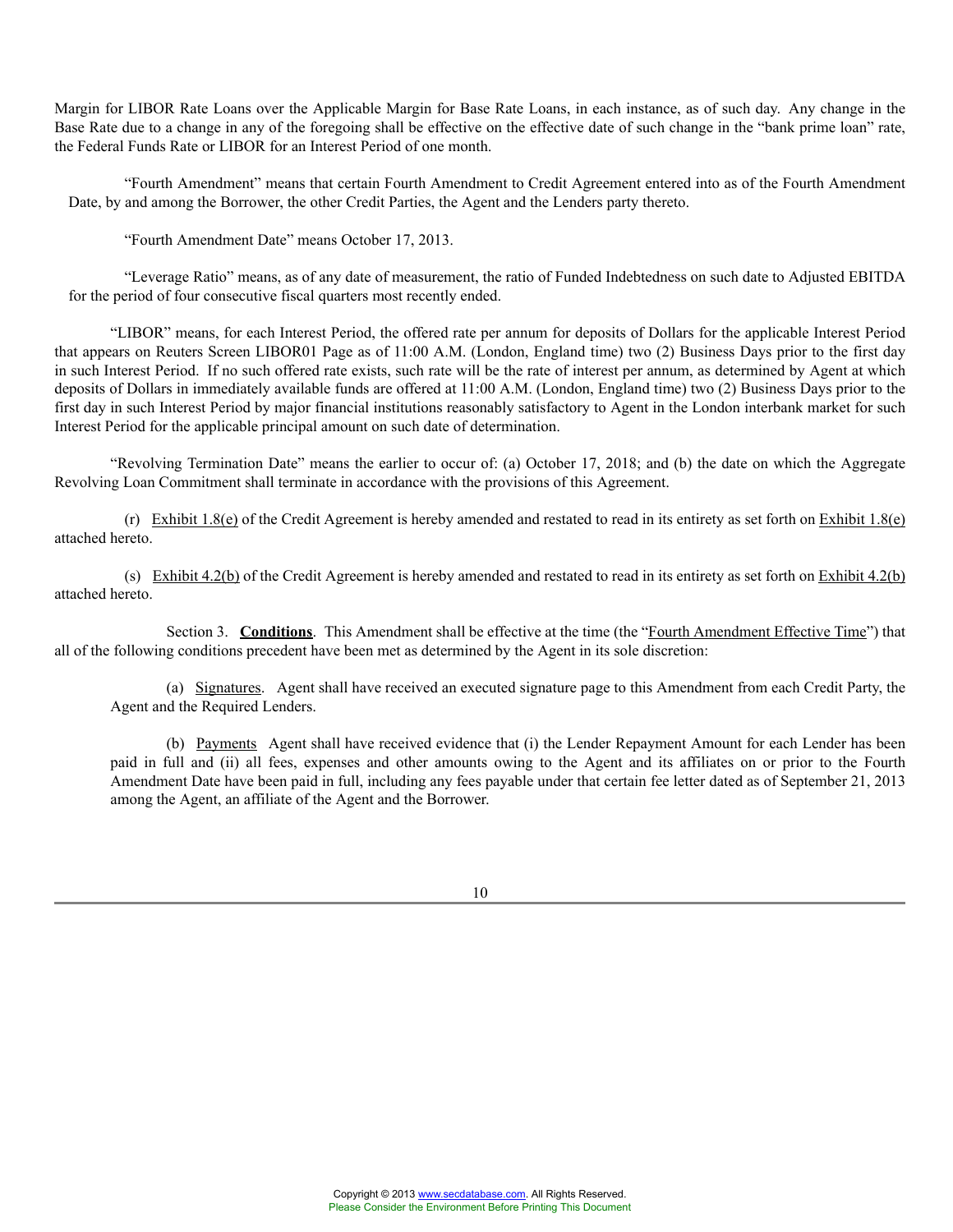(c) Loan Documents. Agent shall have received on or before the Fourth Amendment Date all of the agreements, documents, instruments and other items set forth on the closing checklist attached hereto as **Exhibit 2.1**, each in form mutually acceptable to the Borrower and Agent.

(d) Leverage. The Borrower shall have delivered evidence to the satisfaction of Agent demonstrating that: (i) the ratio of Funded Indebtedness to Adjusted EBITDA as of the last day of the Fiscal Quarter ended June 30, 2013, after giving pro forma effect to the consummation of the transactions contemplated by the Fourth Amendment, payment of all costs and expenses in connection therewith, and funding of the New Term Loans and Revolving Loans on the Fourth Amendment Date, shall be not greater than 3.90:1.00; and (ii) the Senior Leverage Ratio as of the last day of the Fiscal Quarter ended June 30, 2013, after giving pro forma effect to the consummation of the transactions contemplated by the Fourth Amendment, payment of all costs and expenses in connection therewith, and funding of the New Term Loans and Revolving Loans on the Fourth Amendment Date, shall be not greater than 1.40:1.00, in each case assuming average working capital levels.

(e) Litigation. There shall not exist any action, suit, investigation, litigation or proceeding pending or threatened in any court or before any arbitrator or Governmental Authority that challenges this Amendment, any other Loan Document or the extension of credit under the Credit Agreement as amended by this Amendment.

(f) Material Adverse Effect. Since December 31, 2012, there has been no events, circumstances, developments or other changes in facts that would, in the aggregate, have a Material Adverse Effect.

Section 4. **Representations and Warranties of Credit Parties**. In order to induce the Agent and the Required Lenders to enter into this Amendment, each Credit Party represents and warrants to Agent and each Lender (which representations and warranties shall survive the execution and delivery of this Amendment), that:

(a) the execution, delivery and performance by each Credit Party of this Amendment has been duly authorized by all necessary corporate action and each of this Amendment and the Amended Credit Agreement is a legal, valid and binding obligation of such Credit Party enforceable against such Credit Party in accordance with its terms, except as such enforceability may be limited by applicable bankruptcy, insolvency, reorganization, receivership, moratorium and similar laws relating to or affecting the enforceability of creditors' rights generally, concepts of reasonableness and general equitable principles;

(b) all of the representations and warranties contained in the Amended Credit Agreement and in the other Loan Documents are true and correct in all material respects (without duplication of any materiality qualifier contained therein) on and as of the date of the effectiveness of this Amendment after giving effect to this Amendment and the transactions contemplated hereby, except to the extent that such representation or warranty expressly relates to an earlier date (in which event such representations and warranties were true or correct in all material respect (without duplication of any materiality qualifier contained therein) as of such earlier date);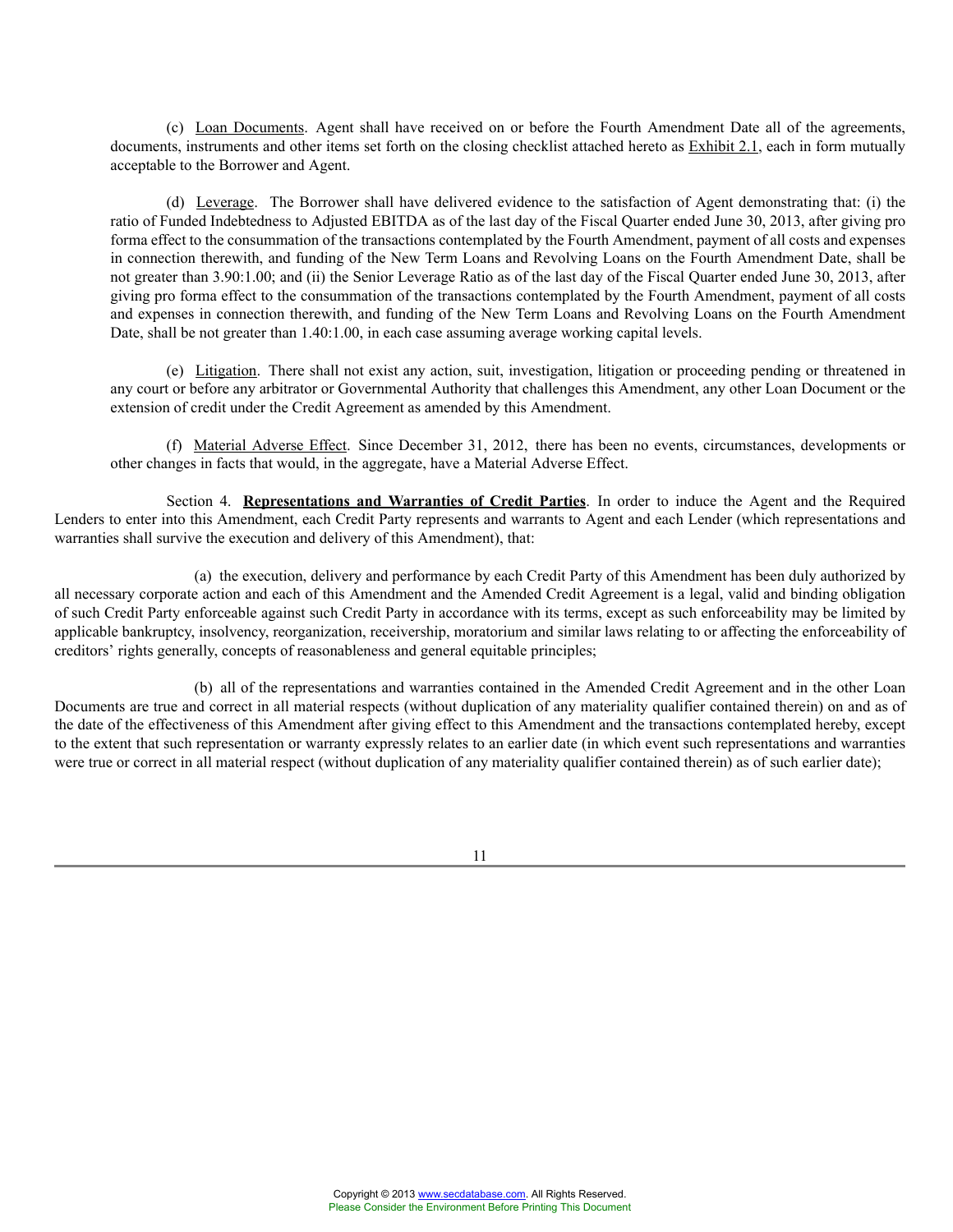(c) neither the execution, delivery or performance of this Amendment by each Credit Party nor the consummation of the transactions contemplated hereby or thereby does or shall (i) contravene the terms of any of that Person's Organization Documents, (ii) conflict with or result in any material breach or contravention of, or result in the creation of any Lien under, any document evidencing any material Contractual Obligation to which such Person is a party or any order, injunction, writ or decree of any Governmental Authority to which such Person or its Property is subject; or (iii) violate any material Requirement of Law in any material respect; and

(d) no Default or Event of Default has occurred and is continuing or would result immediately after giving effect to this Amendment and the transactions contemplated hereby.

Section 5. **Counterparts; Facsimile Signature**. This Amendment may be executed in any number of counterparts and by different parties in separate counterparts, each of which when so executed shall be deemed to be an original and all of which taken together shall constitute one and the same agreement. Signature pages may be detached from multiple separate counterparts and attached to a single counterpart. Delivery of an executed signature page of this Amendment by facsimile transmission or Electronic Transmission shall be as effective as delivery of a manually executed counterpart hereof.

Section 6. **Continuing Effect of the Credit Agreement**. Except as expressly set forth herein, this Amendment shall not by implication or otherwise limit, impair, constitute a waiver of, or otherwise affect the rights and remedies of the Lenders or the Agent under the Credit Agreement and shall not alter, modify, amend or in any way affect any of the terms, conditions, obligations, covenants or agreements contained in the Credit Agreement, all of which are ratified and affirmed in all respects and shall continue in full force and effect. Nothing herein shall be deemed to entitle the Credit Parties to a consent to, or a waiver, amendment, modification or other change of, any of the terms, conditions, obligations, covenants or agreements contained in the Credit Agreement in similar or different circumstances. This Amendment shall apply and be effective only with respect to the provisions of the Credit Agreement specifically referred to herein. After the effectiveness of this Amendment, any reference to the Credit Agreement shall mean the Credit Agreement as modified hereby. This Amendment shall constitute a Loan Document. Upon the Fourth Amendment Effective Time, any Lender that does not have a New Term Loan Commitment, a Revolving Loan Commitment, a Term Loan or a Revolving Loan at such time shall cease to be a "Lender" (provided that the provisions of Section 9.5, Section 9.6, Section 9.20 and Article X of the Credit Agreement shall continue to inure to the benefit of each such Lender after the Fourth Amendment Effective Time).

Section 7. **Governing Law**. THIS AMENDMENT SHALL BE GOVERNED BY AND CONSTRUED IN ACCORDANCE WITH THE INTERNAL LAWS OF THE STATE OF NEW YORK.

Section 8. **Captions**. The captions and headings of this Amendment are for convenience of reference only and shall not affect the interpretation of this Amendment.

Section 9. **Reaffirmation**. The Credit Parties signatory hereto hereby reaffirm their guaranties of the Obligations and reaffirm that the Obligations are and continue to

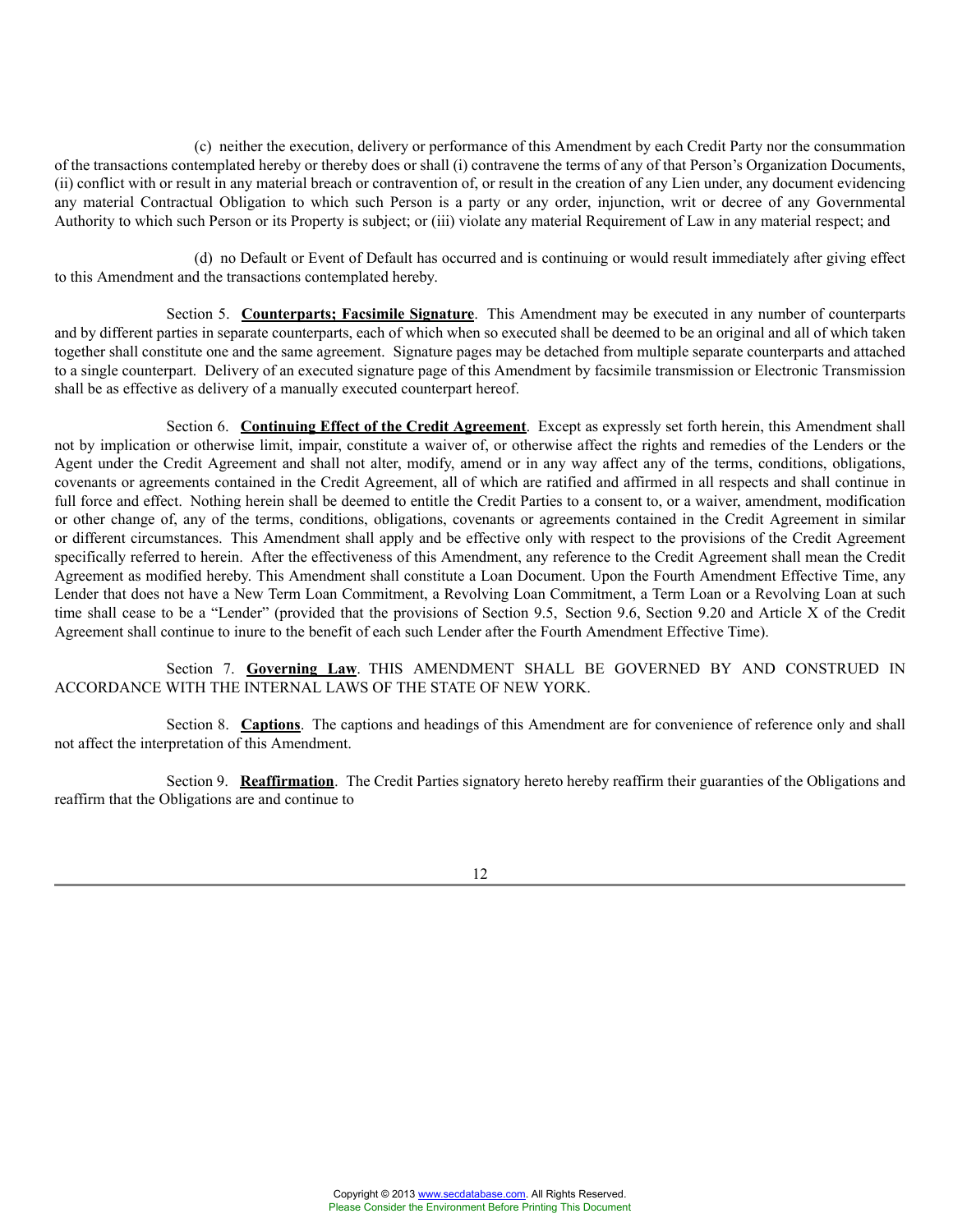be secured by the security interest granted by the Credit Parties in favor of the Agent under the Collateral Documents (and each Credit Party, as collateral security for the payment and performance when due of the Obligations, hereby mortgages, pledges and hypothecates to the Agent for the benefit of the Secured Parties a Lien on and security interest in, to and under the Collateral of such Credit Party), and all of the terms, conditions, provisions, agreements, requirements, promises, obligations, duties, covenants and representations of the Credit Parties under such documents and agreements entered into with respect to the obligations under the Credit Agreement are incorporated herein by reference and are hereby ratified and affirmed in all respects by the Credit Parties. Each Credit Party acknowledges that all references to "Credit Agreement" and "Obligations" in the Loan Documents shall take into account the provisions of this Amendment and be a reference to the "Credit Agreement" and the "Obligations" as amended hereby.

(signature pages follow)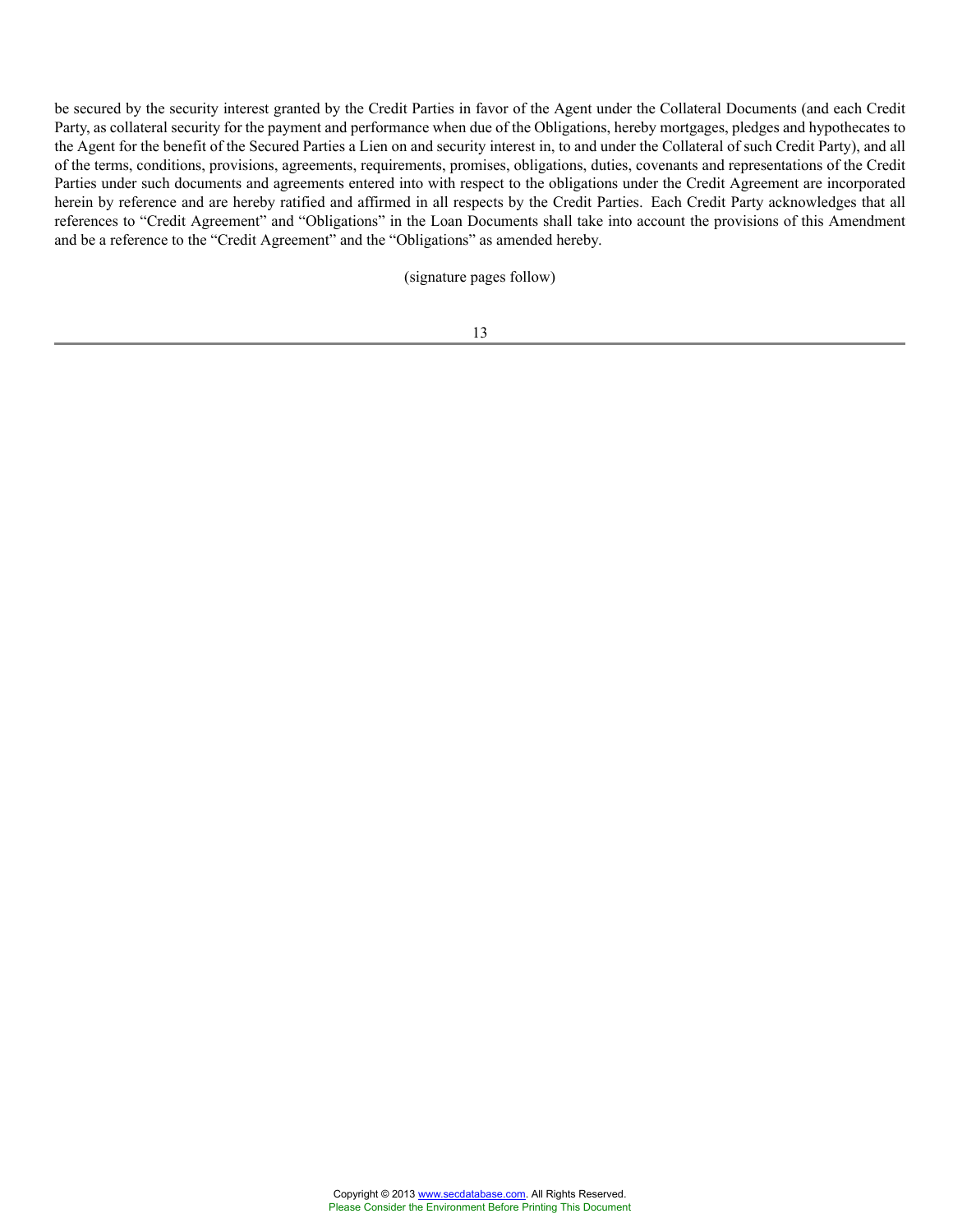IN WITNESS WHEREOF, the parties hereto have caused this Amendment to be duly executed and delivered by their duly authorized officers as of the day and year first above written.

#### AFFYMETRIX, INC.

By: /s/ Gavin Wood

Name:Gavin Wood Title: Executive Vice President and CFO

USB CORPORATION

| By: /s/ Siang Chin       |
|--------------------------|
| Name: Siang Chin         |
| Title: CEO and President |

#### ANATRACE, INC.

| By: /s/ Siang Chin       |
|--------------------------|
| Name: Siang Chin         |
| Title: CEO and President |

# **EBIOSCIENCE, INC.**

| By: /s/ Gavin Wood            |
|-------------------------------|
| Name: Gavin Wood              |
| Title: Vice President and CEO |

[Signature Page to Fourth Amendment to Credit Agreement]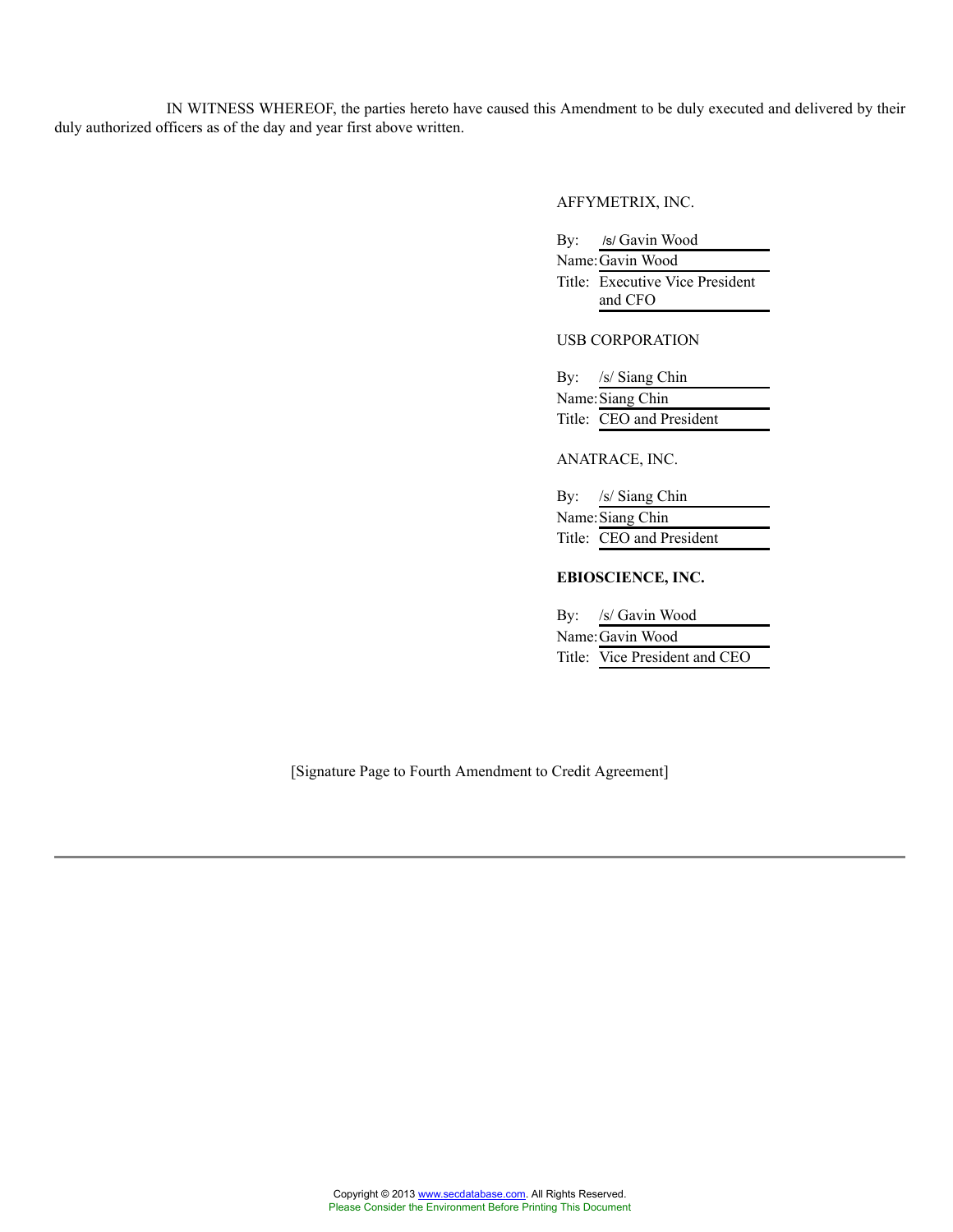# **GENERAL ELECTRIC CAPITAL CORPORATION**, as Agent and as a Lender

By: /s/ Andrew Moore

Name:Andrew Moore Title: Its Duly Authorized Signatory

[Signature Page to Fourth Amendment to Credit Agreement]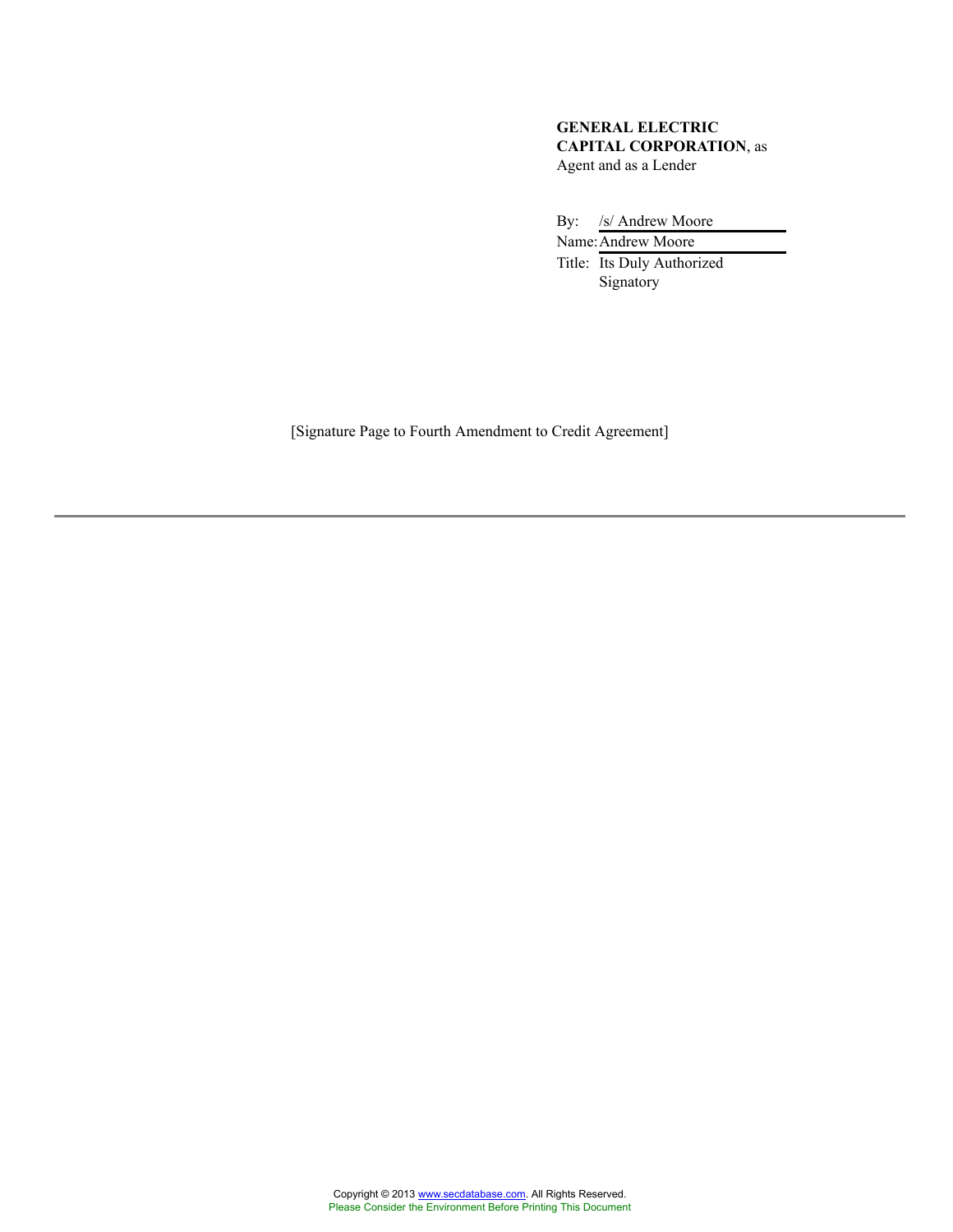#### **SILICON VALLEY BANK**, as a Lender

| By: /s/ Peter Freyer |  |
|----------------------|--|
| Name: Peter Freyer   |  |
| Title: Director      |  |

[Signature Page to Fourth Amendment to Credit Agreement]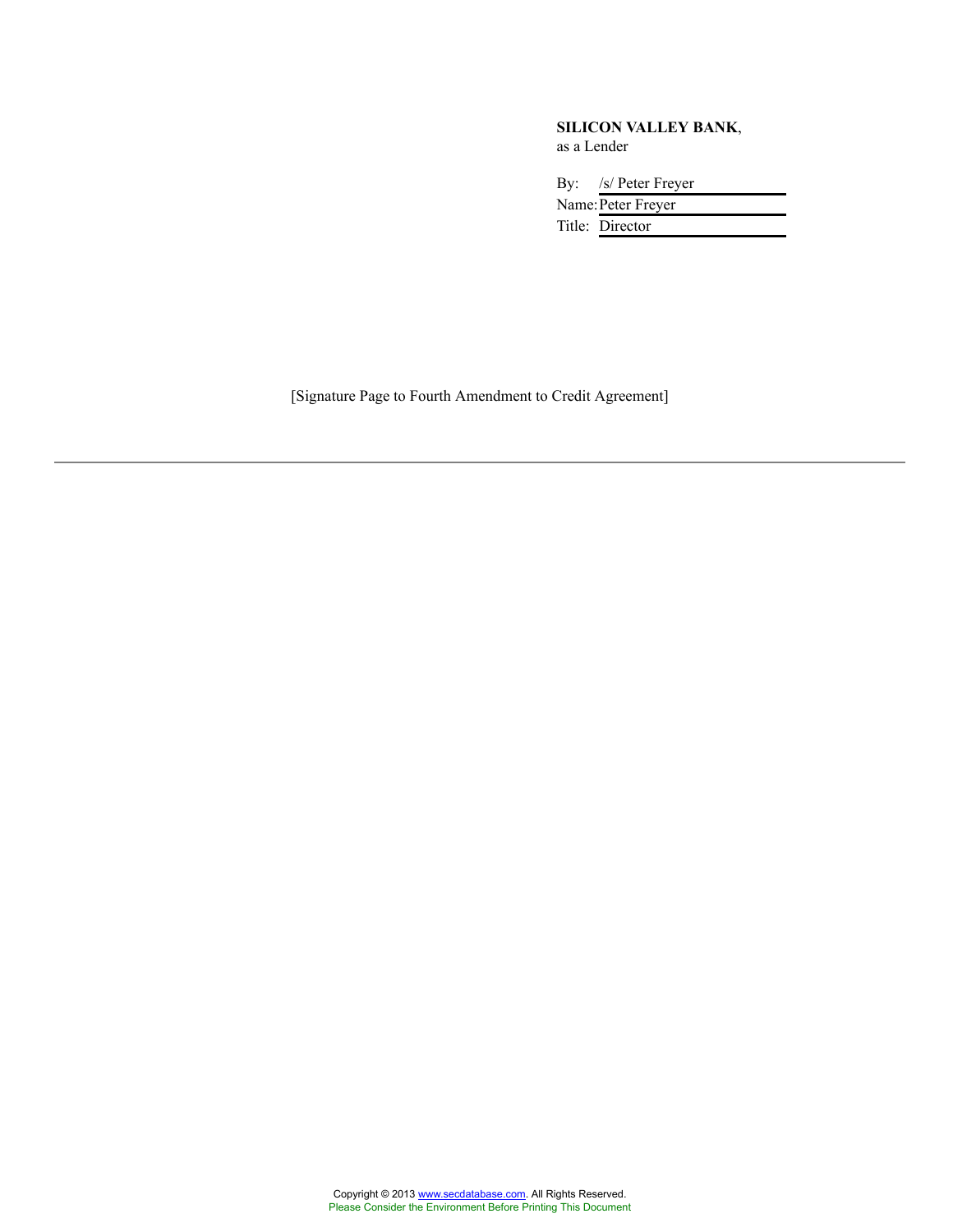# **Schedule 1.1(a)- Supplement**

New Term Loan Commitments

| General Electric Capital Corporation | \$19,000,000 |
|--------------------------------------|--------------|
| Silicon Valley Bank                  | \$19,000,000 |
| Total                                | \$38,000,000 |